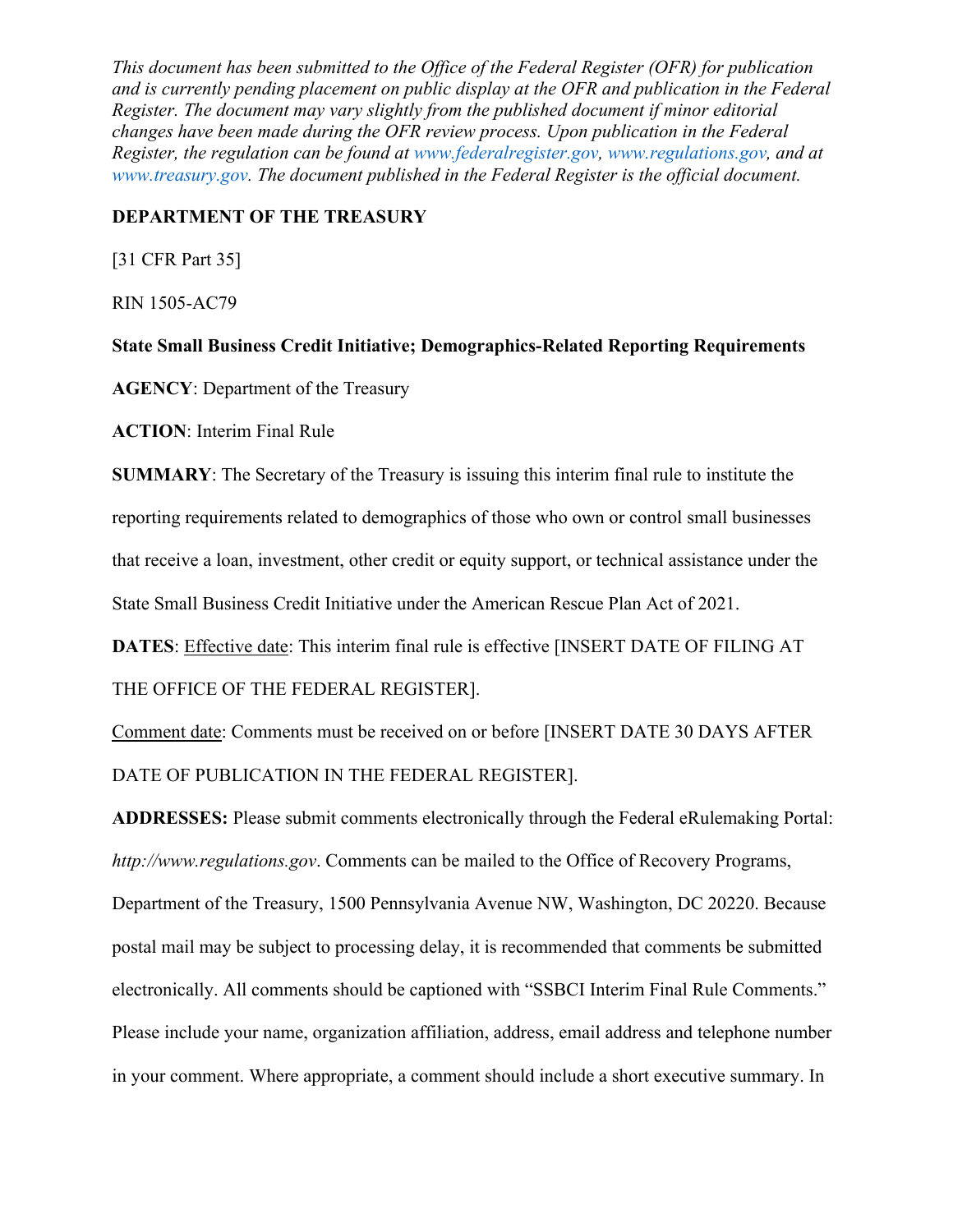general, comments received will be posted on *http://www.regulations.gov* without change, including any business or personal information provided. Comments received, including attachments and other supporting materials, will be part of the public record and subject to public disclosure. Do not enclose any information in your comment or supporting materials that you consider confidential or inappropriate for public disclosure.

**FOR FURTHER INFORMATION CONTACT:** Jeff Stout, Director, Office of Federal Program Finance, at (202) 622-2059 or ssbci information  $@$  treasury.gov.

## **SUPPLEMENTARY INFORMATION**:

#### **I. Background**

The American Rescue Plan Act of 2021 (ARPA) reauthorized and amended the Small Business Jobs Act of 2010 (SBJA) to provide \$10 billion to fund the State Small Business Credit Initiative (SSBCI) as a response to the economic effects of the COVID-19 pandemic.<sup>1</sup> SSBCI is a federal program administered by the U.S. Department of the Treasury (Treasury) that was created to strengthen the programs of eligible jurisdictions that support private financing for small businesses. Eligible jurisdictions include states, territories, Tribal governments, and eligible municipalities. SSBCI is expected to, in conjunction with new small business financing, create billions of dollars in lending to, and investments in, small businesses.

#### **II. Summary of the Interim Final Rule**

#### *A. Authority, scope, and purpose.*

Treasury has authority under the SSBCI statute to issue a rule on collecting demographics-related data of those who own or control small businesses that participate in SSBCI for purposes of implementation, compliance and reporting, and understanding program

<sup>1</sup> ARPA, Pub. L. No. 117-2, sec. 3301, codified at 12 U.S.C. 5701 *et seq*. SSBCI was originally established in Title III of the Small Business Jobs Act of 2010.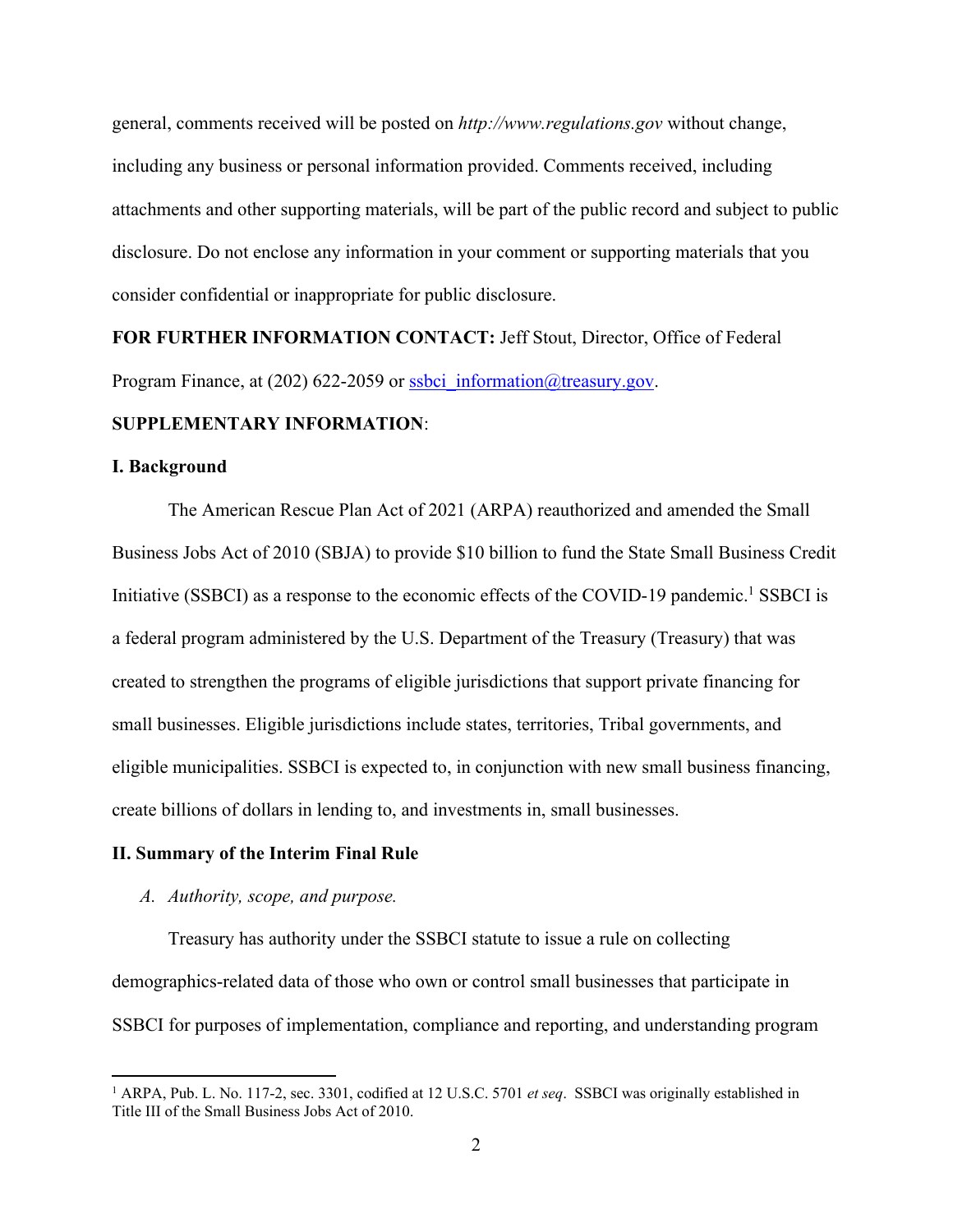outcomes.<sup>2</sup> First, issuing this interim final rule is important for the implementation of and compliance with the program requirements regarding allocations related to business enterprises that are owned and controlled by socially and economically disadvantaged individuals (SEDIowned and controlled businesses). ARPA provides \$1.5 billion of capital funding to be allocated based on the needs of SEDI-owned and controlled businesses (SEDI allocation), $3$  \$1.0 billion of capital funding for an incentive program for jurisdictions that demonstrate robust support for SEDI-owned and controlled businesses in the deployment of previously allocated SSBCI capital funding (SEDI incentive allocation),<sup>4</sup> and \$500 million for technical assistance to, in part, SEDIowned and controlled businesses.<sup>5</sup> ARPA also states that the \$1.5 billion SEDI allocation must be expended for SEDI-owned and controlled businesses.<sup>6</sup> The \$1.5 billion SEDI allocation and \$1.0 billion SEDI incentive allocation are intended to address the widespread challenges that these businesses have faced in light of the COVID-19 pandemic.<sup>7</sup> The technical assistance funding is to help, in part, SEDI-owned and controlled businesses that are applying to receive a loan, investment, or other credit or equity support under the SSBCI. The information reported under this interim final rule will help Treasury determine the extent to which SSBCI funds have been provided to SEDI-owned and controlled businesses.

Second, this interim final rule is being issued to ensure compliance with legal requirements related to nondiscrimination and nondiscriminatory uses of federal funds, where

<sup>&</sup>lt;sup>2</sup> See 12 U.S.C. 5706, 5709.

 $3$  12 U.S.C. 5702(d)(2).

<sup>4</sup> 12 U.S.C. 5702(e).

<sup>5</sup> 12 U.S.C. 5708(e).

 $6$  12 U.S.C.  $5702(d)(1)$ .

<sup>7</sup> *See, e.g.*, Cong Rec H1283 (Statement of Rep. Waters) (Mar. 10, 2021) (citing "the widespread challenges small businesses, especially minority-owned businesses, have faced during the COVID–19 pandemic"); Cong. Rec. H1280 (Statement of Speaker Pelosi) ("The most vulnerable among us have been the most disproportionately affected…women and minority-owned businesses forced to shudder [*sic*], communities of color facing rising disparities" and explaining "This legislation will, among other steps, address 8 in 10 minority owned businesses on the brink of closure….").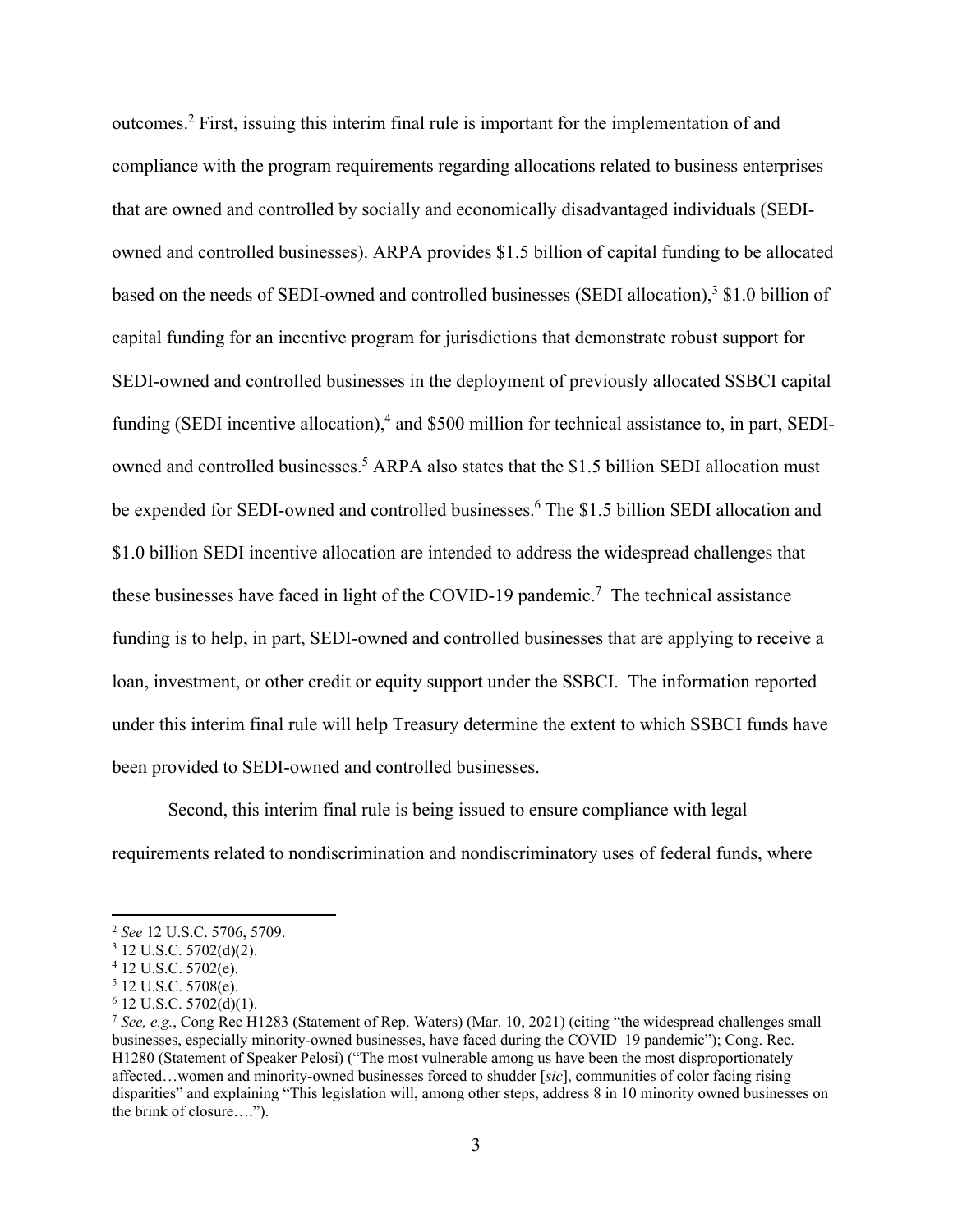such laws are applicable to a participating jurisdiction and any contracted entity operating SSBCI programs on the jurisdiction's behalf because all SSBCI funds are considered federal financial assistance for purposes of such requirements. These legal requirements include, but are not limited to, Title VI of the Civil Rights Act of 1964 and Treasury's regulations at 31 CFR Part 22, which require recipients of SSBCI funding to maintain and submit racial and ethnic data of beneficiaries that receive federal financial assistance.<sup>8</sup>

 Third, issuing this interim final rule is important for SSBCI implementation and compliance because some participating jurisdictions will partner with lenders or other financial entities that are subject to laws that prohibit these entities from inquiring about the race, color, religion, national origin, or sex of an applicant or any other person in connection with a credit transaction, unless such information is required by a regulation, order, or agreement issued by, or entered into with, an enforcement agency or a court to monitor or enforce compliance with federal or state statutes or regulations. For example, under Regulation B implementing the Equal Credit Opportunity Act, creditors are generally prohibited from inquiring about the race, color, religion, national origin, or sex of an applicant or any other person in connection with a credit transaction, unless an exception applies.<sup>9</sup> One exception is for certain required information collection "to monitor or enforce compliance with the [Equal Credit Opportunity] Act, [Regulation B], or other Federal or state statutes or regulations."10 This interim final rule will facilitate the collection of information that might not otherwise be collected by creditors who will be SSBCI lenders. Treasury expects that, in accordance with this interim final rule, participating jurisdictions will contract with lenders and other financial entities to implement

<sup>8</sup> 31 CFR § 22.6(b),

<sup>&</sup>lt;sup>9</sup> *See* 12 CFR § 1002.5(b).<br><sup>10</sup> 12 CFR § 1002.5(a)(2).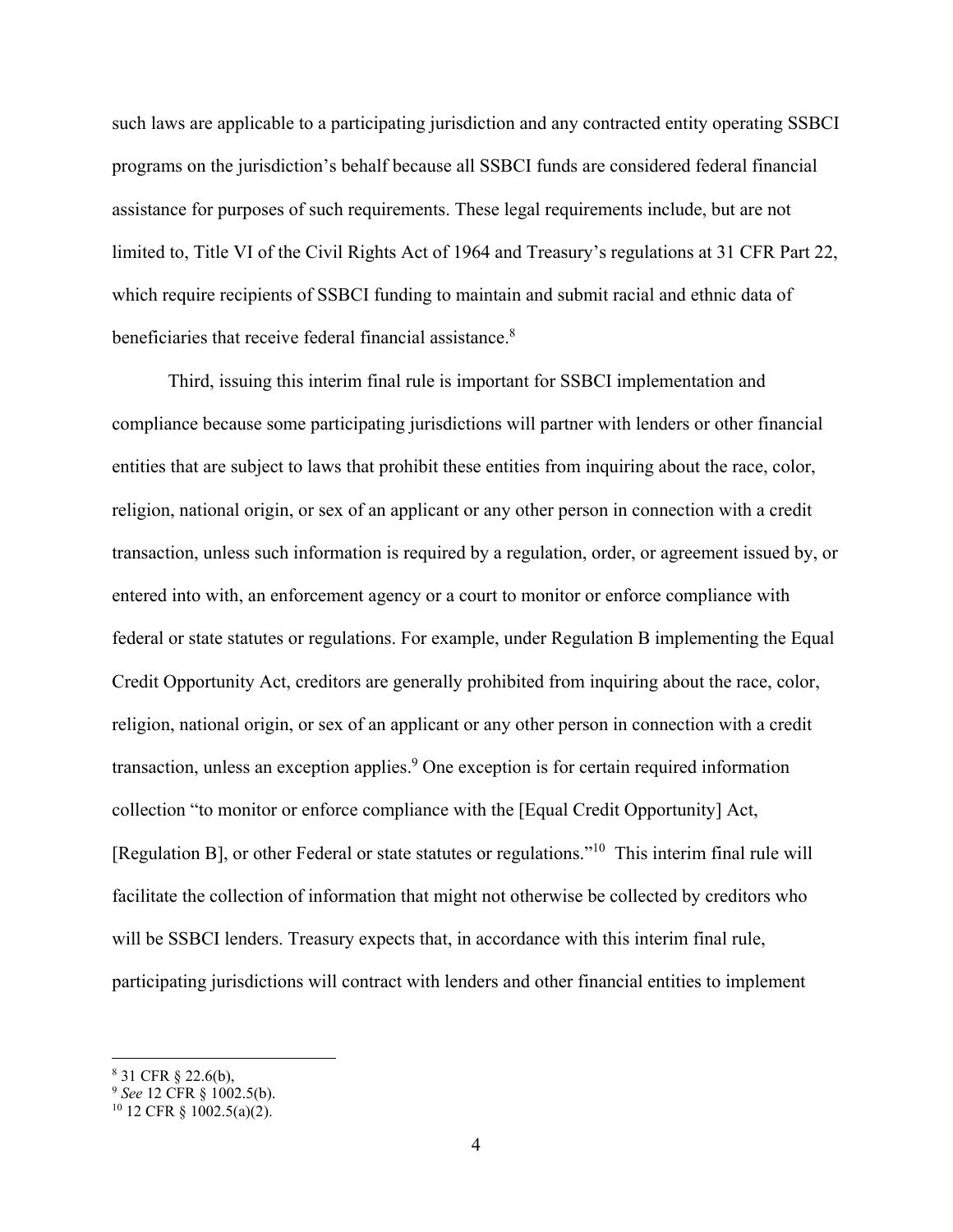SSBCI programs and collect this information. Lenders and other financial entities participating in SSBCI must request the demographic information described in this interim final rule, and collect and report such information certified by authorized representatives of participating small businesses. Although such lenders and other financial entities must collect and report such information, participating small businesses have the option to choose "prefer not to respond" or to not respond by leaving the request blank. This interim final rule does not require verification of responses provided by participating small businesses. Treasury believes that requiring verification of small business-provided responses would greatly increase the operational burden of the interim final rule.

Finally, this interim final rule is important for understanding SSBCI program outcomes. Such information will allow Treasury to analyze and report on the populations that SSBCI funding is benefiting.

### *B. Definitions and Reporting Requirements*

Under this interim final rule, each jurisdiction that participates in SSBCI must submit an annual report to Treasury that includes the following data: self-certified SEDI demographicsrelated business status; minority-owned or controlled business status; women-owned or controlled business status; veteran-owned or controlled business status; and the race, ethnicity, gender, sexual orientation, Middle Eastern or North African ancestry, and veteran status with which principal owners identify. For each business that receives a loan, investment, or other credit or equity support under the SSBCI, the reported data must be based on the ownership and control of the business immediately before the consummation of such loan, investment, or other credit or equity support-related transaction. For each business that receives technical assistance under the SSBCI, the reported data must be based on the ownership and control of the business at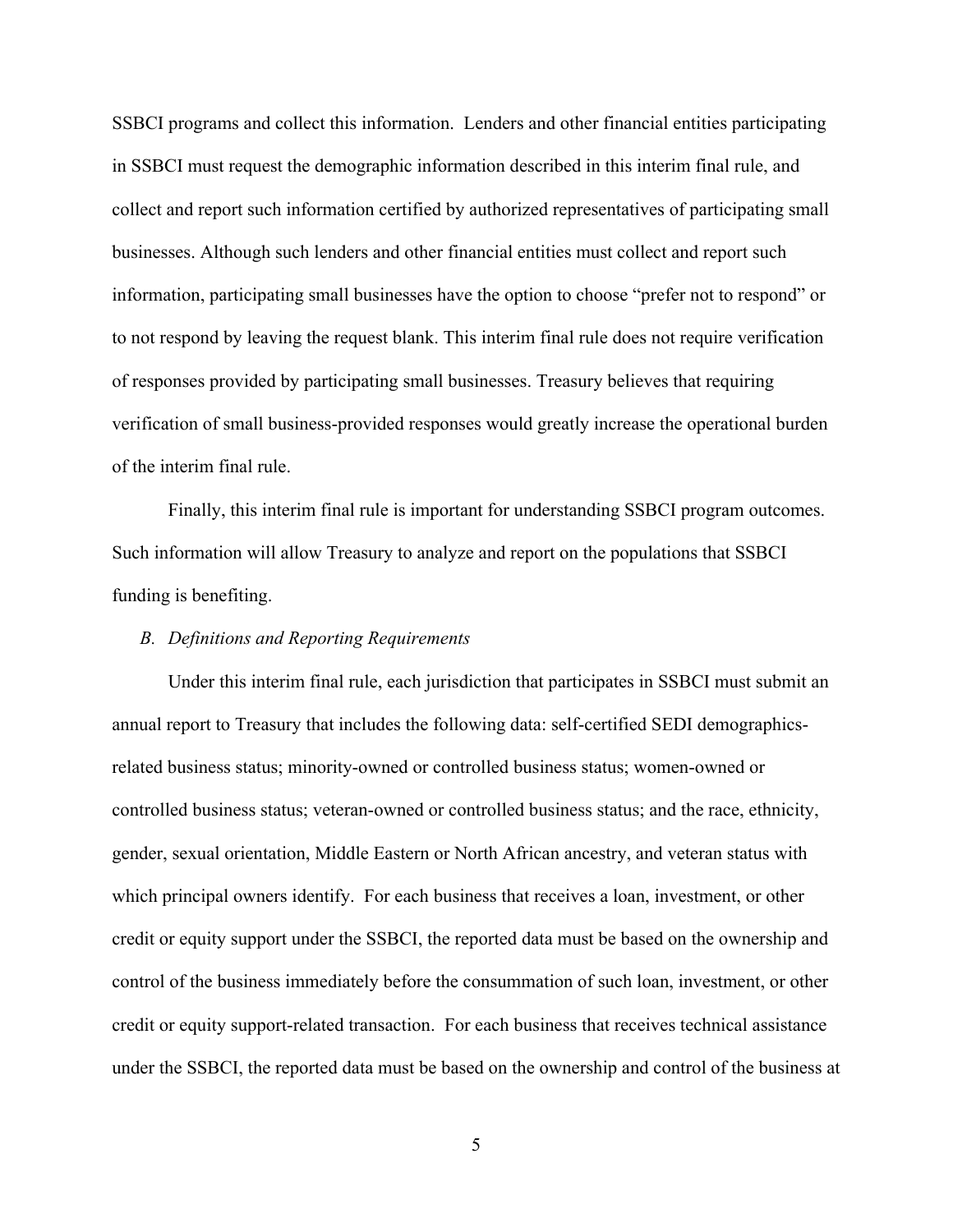the time it receives such technical assistance. The self-certified SEDI demographics-related business status variable reflects one group of SEDI-owned and controlled businesses on which jurisdictions may expend their portion of the \$1.5 billion SEDI allocation and their portion of technical assistance funding.<sup>11</sup> Loan, investment, or other credit or equity support-related transactions conducted with self-certified SEDI demographics-related businesses may also count toward earning a participating jurisdiction's portion of the \$1.0 billion SEDI incentive allocation. The definition of "owned and controlled," which is used in the definition of SEDI demographicsrelated business, is based on the statutory definition of "business enterprise owned and controlled by socially and economically disadvantaged individuals," which includes prongs for three types of organizations: private businesses, public businesses, and mutual institutions.12 For example, 51 percent ownership of a private institution is a sufficient condition to fulfill the ownership-andcontrol requirement for a business to be a self-certified SEDI demographics-related business.

 Under this interim final rule, Treasury will also collect information on whether the business is majority-owned or controlled by minority individuals, females, or veterans. These data elements do not affect the determination of SEDI-owned and controlled business status. The SSBCI statute does not define "owned or controlled" for purposes of these categories. Therefore, the definition of "owned or controlled" for purposes of these terms are based both on the definition of "business enterprise owned and controlled by socially and economically disadvantaged individuals" in the SSBCI statute<sup>13</sup> and also on the control prong of the definition of "beneficial owner" in the Financial Crimes Enforcement Network's (FinCEN) customer due diligence (CDD) rule, which requires covered financial institutions to establish and maintain

<sup>&</sup>lt;sup>11</sup> For more information on all eligible groups of businesses on which jurisdictions may expend their SSBCI SEDI allocation funds, please see the SSBCI Capital Program Policy Guidelines published on Treasury's website. <sup>12</sup> *See* 12 U.S.C. 5701(15). 13 *See id.*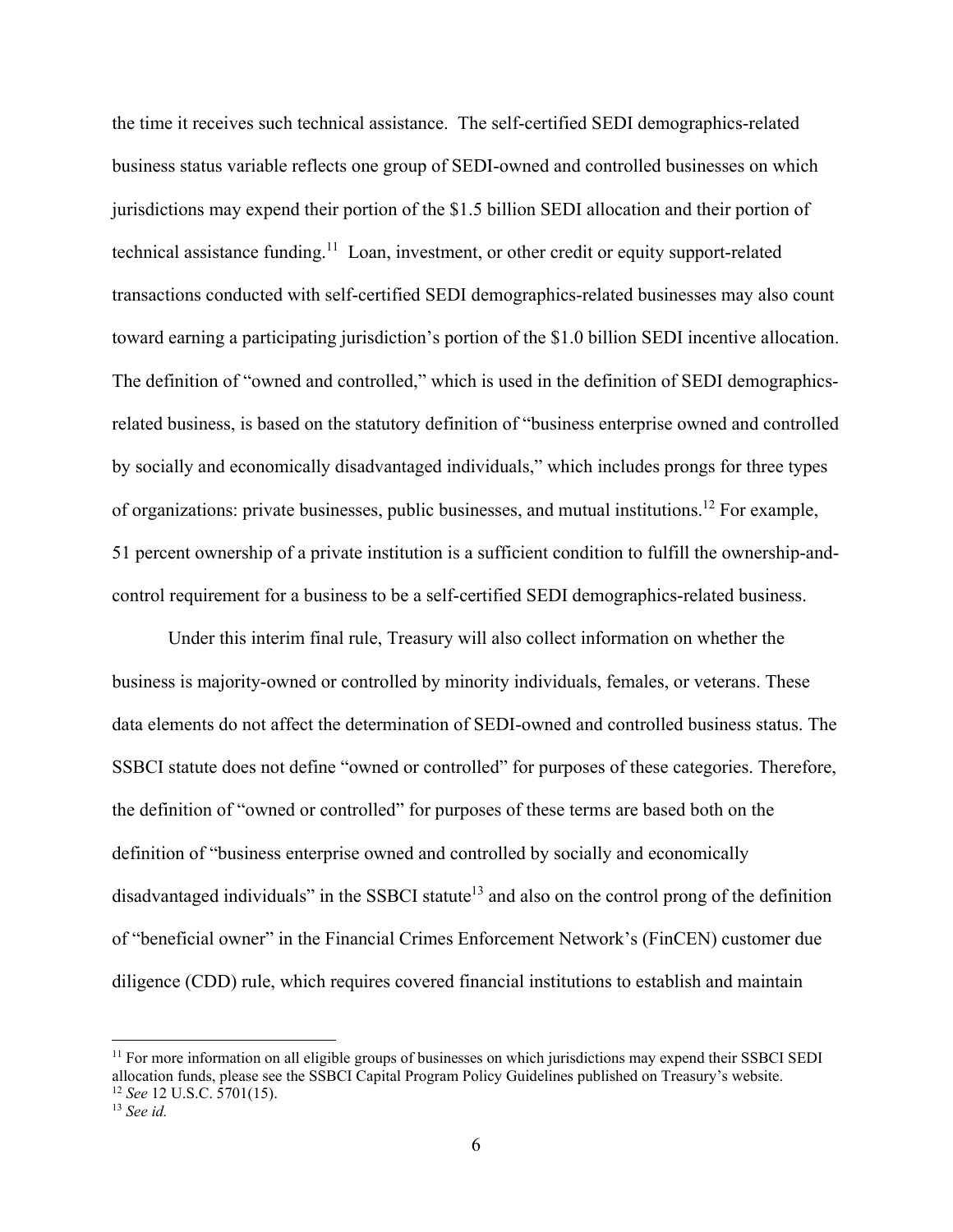written procedures that are reasonably designed to identify and verify beneficial owners of legal entity customers.<sup>14</sup> In choosing this approach, Treasury considered that the "beneficial owner" definition under FinCEN's CDD rule is already widely in use, and that most financial institutions are likely familiar with the standard, because many of them are required to comply with the CDD rule. Accordingly, a business can be a minority-owned or controlled business, women-owned or controlled business, or veteran-owned or controlled business (as applicable) if (1) the applicable prong under the definition of "owned and controlled" explained above is met or (2) one or more minority individuals, females, or veterans, respectively, have the power to exercise a controlling influence over the management, direction, or policies of the business.

Under this interim final rule, Treasury will further collect the race, ethnicity, gender, sexual orientation, Middle Eastern or North African ancestry, and veteran status with which the principal owners of all businesses that participate in SSBCI transactions that occurred in the preceding calendar year identify. These data elements also do not affect the determination of SEDI-owned and controlled business status. Treasury defines the term "principal owner" based on the ownership prong of the definition of beneficial ownership under FinCEN's CDD rule. Under this interim final rule, an individual is a principal owner if the individual directly or indirectly, through any contract, arrangement, understanding, relationship or otherwise, owns 25 percent or more of the equity interests of the business.

The categories of responses related to gender under this interim final rule are female, male, non-binary, an option for "prefer to self-describe" with a write-in field that allows for identification in a different manner, "prefer not to respond," and that the business did not answer. In considering this approach, Treasury reviewed the following information. The Census Bureau's

<sup>14</sup> *See* 31 CFR § 1010.230(d)(1).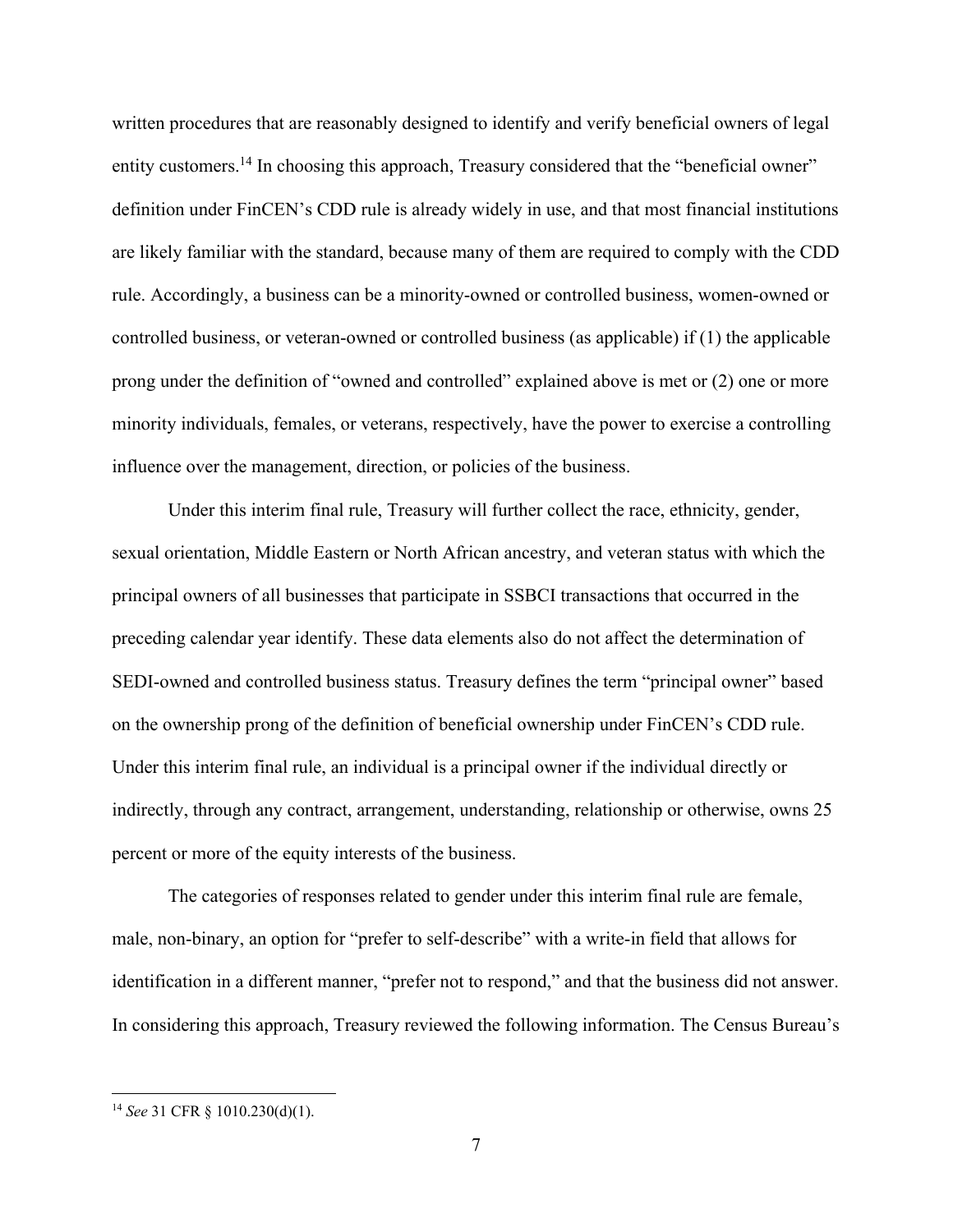Household Pulse Survey includes questions on sex and gender identity. One of these questions asks, "What sex were you assigned at birth, on your original birth certificate?" with responses including male or female. Another question asks, "Do you currently describe yourself as male, female, or transgender?" with responses including male, female, transgender, or none of these.15 The Department of Defense P1 survey includes a question that asks, "Are you…?" with responses that include male or female.16 The U.S. Department of Agriculture's Farm Producer Study includes a question that asks "How do you currently describe yourself?" with responses that include male, female, transgender, and none of these, specify (with a space to write-in). The same study also includes a question that asks, "Was your sex recorded as male or female at birth?" with responses that include male or female.<sup>17</sup>

 The Consumer Financial Protection Bureau's proposed rule for the collection of small business data asks for information on the sex of the principal owner with the response options of female, male, I prefer to self-identify as (with a space to write in), and I do not wish to provide this information.18 Treasury's approach is most consistent with the Consumer Financial Protection Bureau's proposed rule for collection of small business data in that Treasury includes response options of female, male, an option for "prefer to self-describe" with a write-in field (which is similar to the Consumer Financial Protection Bureau proposed rule's I prefer to selfidentify as (with a space to write in)), and an option for "prefer not to respond." Treasury also includes "non-binary" as a response in order to provide some consistency with other Treasury

<sup>15</sup> U.S. Census Bureau, *Phase 3.3 Household Pulse Survey*, available at https://www2.census.gov/programssurveys/demo/technical-documentation/hhp/Phase3-3\_Questionnaire\_12\_01\_21\_English.pdf.

<sup>16</sup> Department of Defense, *P1 Survey*, available at

https://www.reginfo.gov/public/do/DownloadDocument?objectID=112827001.

<sup>17</sup> U.S. Department of Agriculture, 2021 Farm Producer Study, available at https://omb.report/icr/202109-0535- 001/doc/114843800.

<sup>18</sup> Small Business Lending Data Collection Under the Equal Credit Opportunity Act (Regulation B), 86 FR 56356, 56582 (Oct. 8, 2021).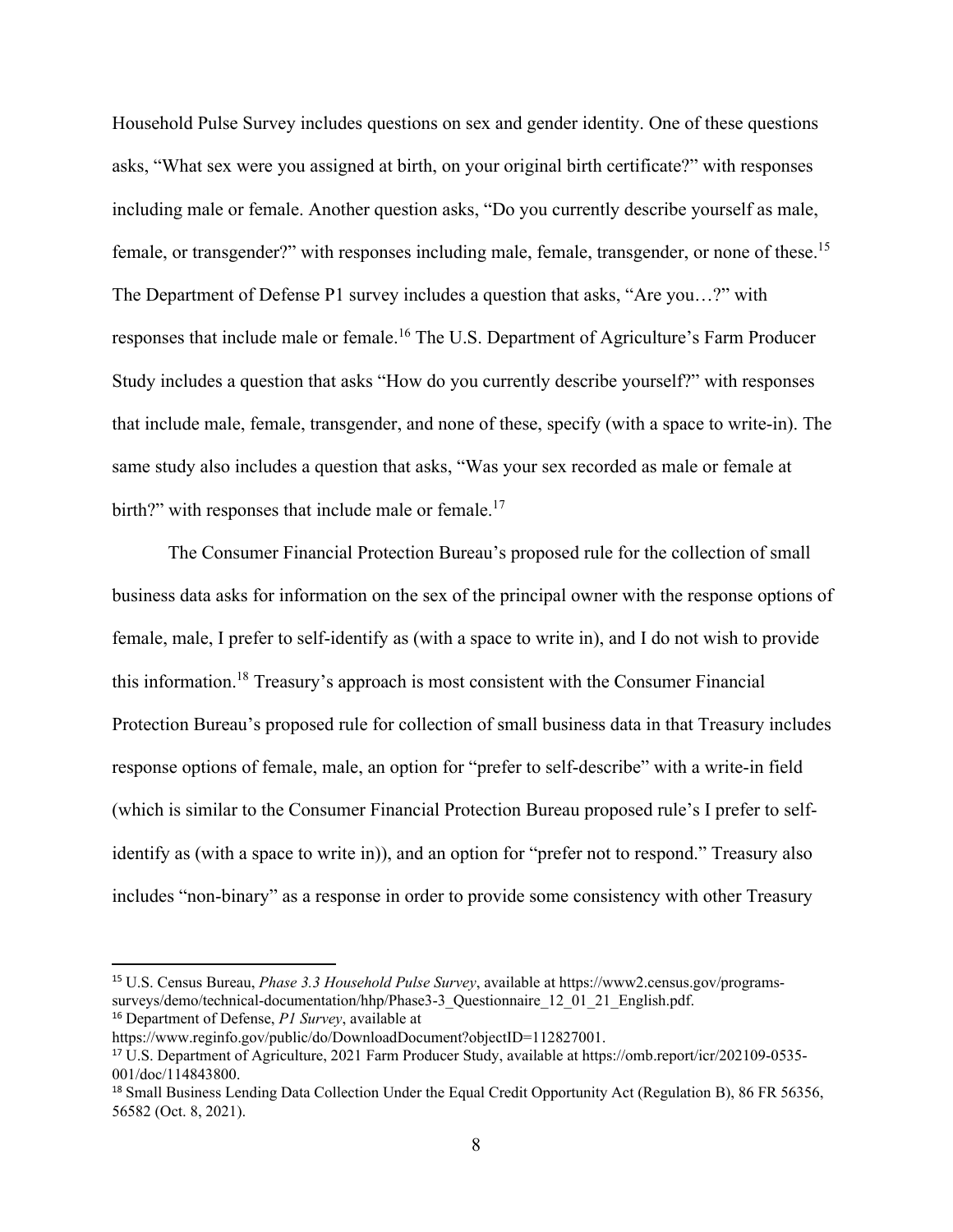coronavirus relief programs, such as the Emergency Rental Assistance Program, which collects data on whether award recipients are female, male, non-binary, declined to answer, or data not collected.19 As businesses may elect to not choose any of the aforementioned responses by leaving the responses blank, Treasury also provides jurisdictions the option to report "the business did not answer."

In addition, Treasury will collect data regarding the sexual orientation status with which principal owners identify with response options of gay or lesbian; bisexual; straight, that is, not gay, lesbian, or bisexual; something else; an option for the business to choose that it prefers not to respond; or that the business did not answer*.* Treasury is collecting this information related to sexual orientation to better understand the demographics of the principal owners of businesses receiving SSBCI funds. The collection of this information is expected to provide valuable insights on SSBCI program outcomes and small business ecosystems, along with the performance of businesses owned by individuals who identify as lesbian, gay, or bisexual.

In considering this approach, Treasury reviewed the following information. The Census Bureau's Household Pulse Survey includes a question on sexual orientation that asks, "Which of the following best represents how you think of yourself?" with responses including gay or lesbian; straight, that is not gay or lesbian; bisexual; something else; or I don't know.<sup>20</sup> The Department of Defense P1 Survey also includes a question on sexual orientation that asks, "How do you describe your sexual orientation? (Select all that apply.)," with responses including heterosexual or straight; lesbian or gay; bisexual, pansexual, or queer; questioning, asexual,

<sup>&</sup>lt;sup>19</sup> For example, see the demographics reporting guidance of the Emergency Rental Assistance Program, starting on page 16, available at https://home.treasury.gov/system/files/136/ERA‐Reporting‐Guidance‐v2.pdf. 20 U.S. Census Bureau, *Phase 3.3 Household Pulse Survey*, available at https://www2.census.gov/programssurveys/demo/technical-documentation/hhp/Phase3-3\_Questionnaire\_12\_01\_21\_English.pdf.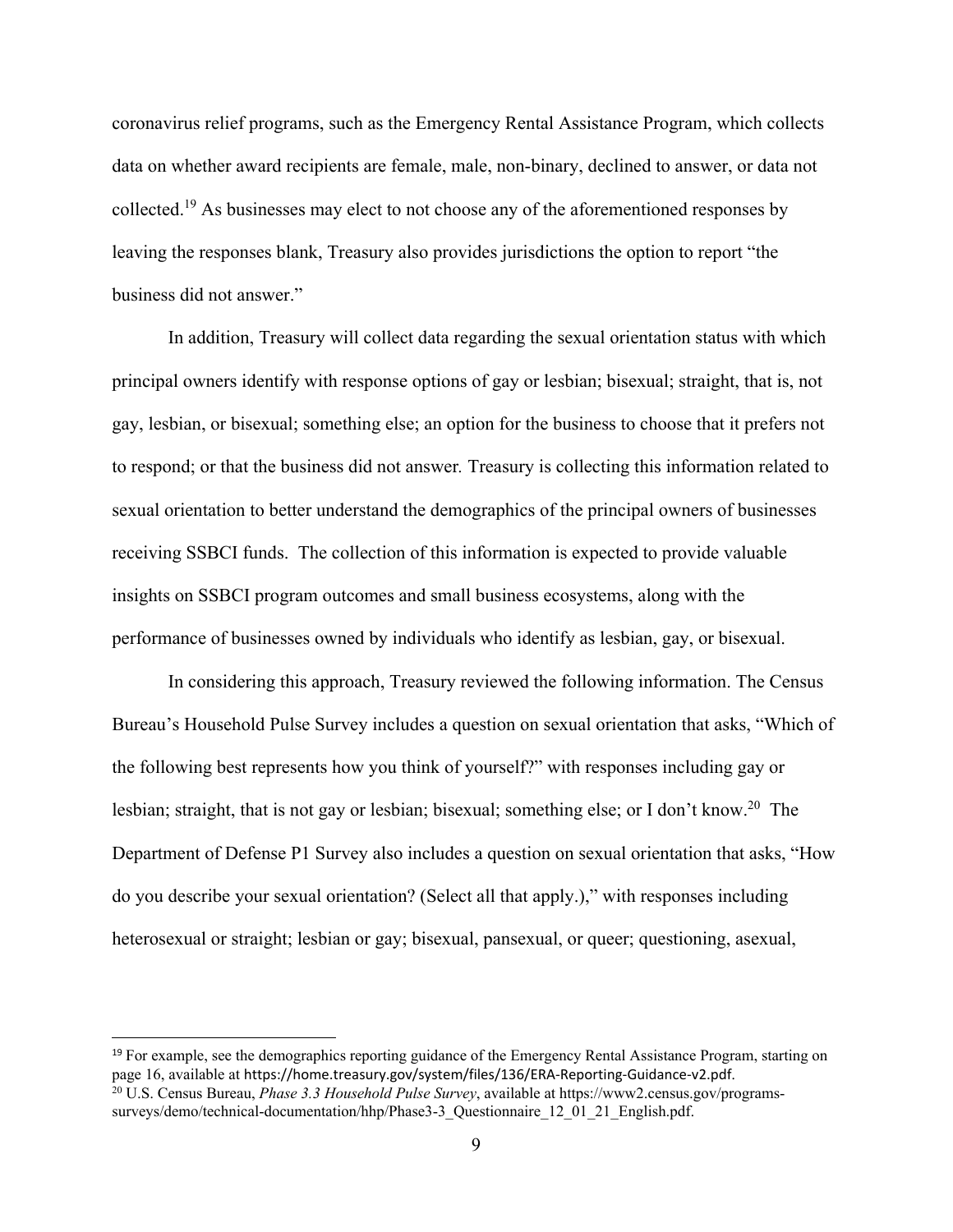demisexual; other; and prefer not to answer.<sup>21</sup> The U.S. Department of Agriculture's Farm Producer Study includes a question on sexual orientation that asks, "Which of the following best represents how you think of yourself?" with responses including gay or lesbian; straight, that is, not gay or lesbian; bisexual; none of these, specify (with a space to write in); I am not sure yet; and I don't know what this question means.<sup>22</sup> Treasury's approach is generally consistent with these approaches, and most consistent with the Census Bureau's Household Pulse Survey, but Treasury's reporting does not include a response indicating that the individual does not know their sexual orientation, in part because responses from individual small business owners are not required by beneficiaries to receive funding. Treasury's decision to include an option for "prefer not to respond" is consistent with the Department of Defense's P1 Survey's option of "prefer not to answer." As businesses may elect to not choose any of the aforementioned responses by leaving the responses blank, Treasury also provides jurisdictions the option to report "the business did not answer."

Treasury will collect information about race and ethnicity statuses with which principal owners identify, consistent with the Office of Management and Budget (OMB) Standards for the Classification of Federal Data on Race and Ethnicity, which govern how questions about race and ethnicity should be asked on all federal collections. There are two ethnicity categories (Hispanic or Latino; and Not Hispanic or Latino) and five minimum race categories (American Indian or Alaska Native; Asian; Black or African American; Native Hawaiian or Other Pacific Islander; and White).<sup>23</sup> Further disaggregation is allowable. For example, many Census Bureau

<sup>21</sup> Department of Defense, *P1 Survey*, available at

https://www.reginfo.gov/public/do/DownloadDocument?objectID=112827001.

<sup>22</sup> U.S. Department of Agriculture, 2021 Farm Producer Study, available at https://omb.report/icr/202109-0535- 001/doc/114843800.

<sup>&</sup>lt;sup>23</sup> Off. of Mgmt. & Budget, Revisions to the Standards for the Classification of Federal Data on Race and Ethnicity, 62 FR 58782, 58782-90 (Oct. 30, 1997).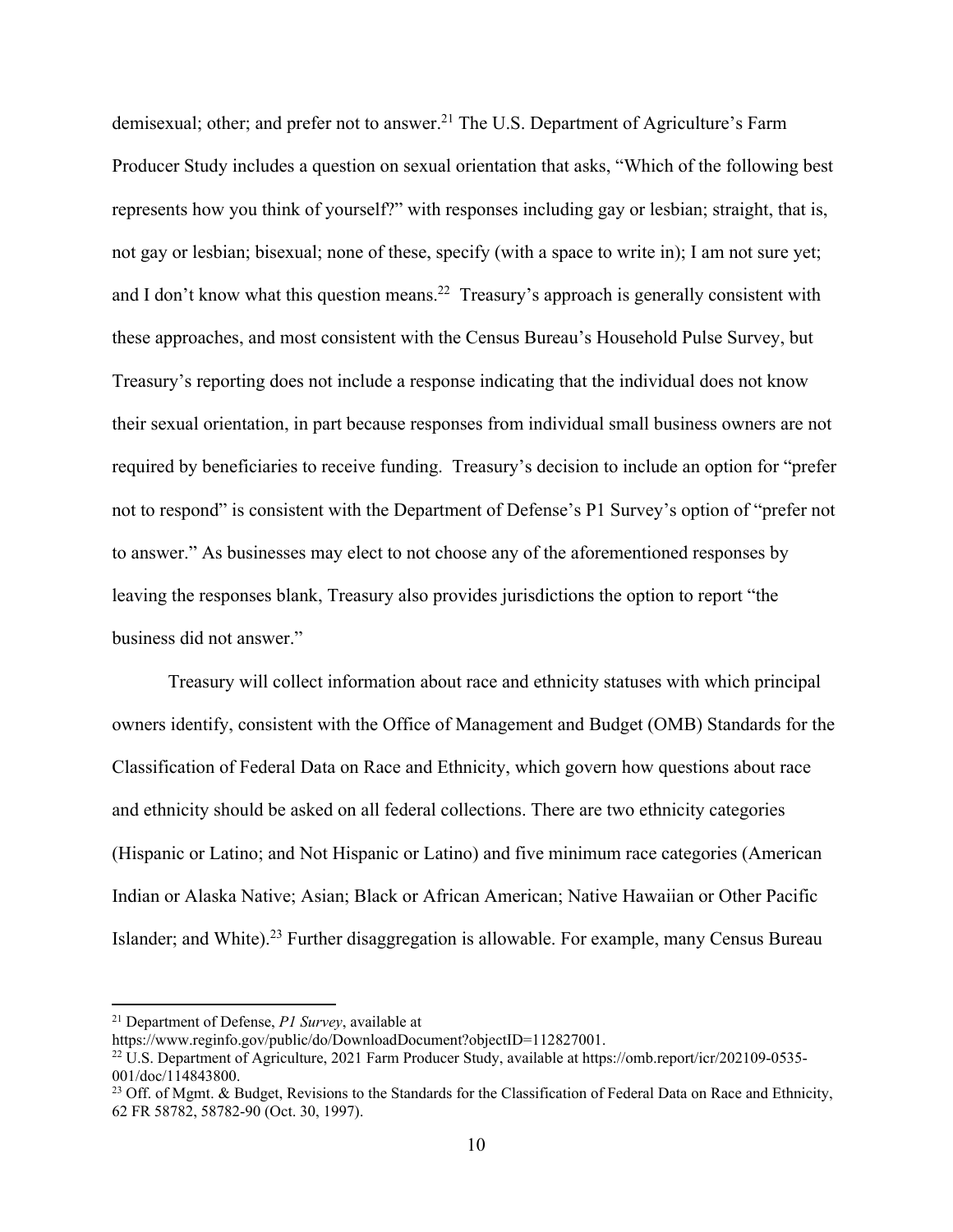surveys, as well as the Department of Health and Human Services' (HHS) approach for collecting data for its population studies, offer checkboxes for selected disaggregated categories for Asian (i.e., Asian Indian; Chinese; Filipino; Japanese; Korean; Vietnamese; and Other Asian) as well as for Native Hawaiian or Other Pacific Islander (i.e., Native Hawaiian; Chamorro; Samoan; and Other Pacific Islander).<sup>24</sup> The 2020 Census offered respondents the opportunity to, under each of the minimum categories, write in additional specifics. Both minimum categories and disaggregated categories of race and ethnicity are used in the data collection under the Home Mortgage Disclosure Act (HMDA).<sup>25</sup> The HMDA data collection also permits individuals to answer with "I do not wish to provide this information."<sup>26</sup>

Treasury believes that collecting only the OMB minimum categories of race may mask the effects of SSBCI funds on businesses in jurisdictions with a large population of one OMB minimum category of race and multiple populations of categories of race, and therefore hinder the understanding of program outcomes in these jurisdictions. Thus, this interim final rule provides for the reporting of information consistent with the OMB data collection standard, using the five minimum race categories, in addition to disaggregating the Asian and Native Hawaiian or Other Pacific Islander categories, which is consistent with the approaches used by HHS and the Census Bureau's American Community Survey. Treasury will collect information on ethnicity consistent with the OMB data collection standard's minimum ethnicity categories. For both the race and ethnicity information collection, Treasury is providing a response option of "prefer not to respond," consistent with the HMDA data collection's "I do not wish to provide

<sup>24</sup> *See* Informational Copy of the U.S. 2020 Census, U.S. Census Bureau, https://www2.census.gov/programs‐ surveys/decennial/2020/technical‐documentation/questionnaires‐and‐instructions/questionnaires/2020‐ informational-questionnaire-english\_DI-Q1.pdf.<br><sup>25</sup> *See* 12 C.F.R. Part 1003, Appendix B (Form and Instructions for Data Collection on Ethnicity, Race, and Sex).

<sup>26</sup> *See id.*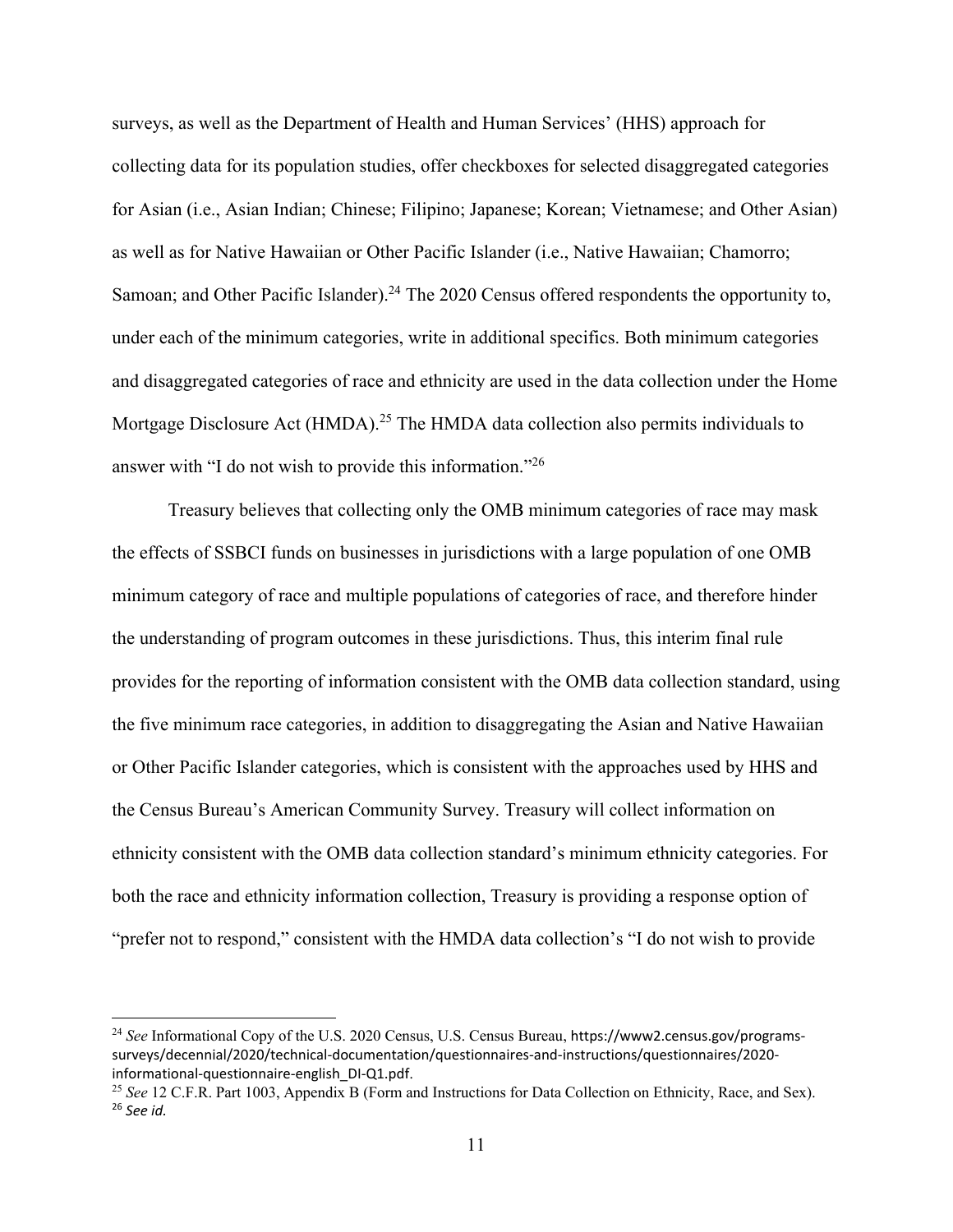this information." As businesses may elect not to respond by leaving the information request blank, Treasury also provides jurisdictions the option to report "the business did not answer."

Treasury also believes that it is important to collect information on those that identify as Middle Eastern or North African to understand whether SSBCI funds are reaching businesses principally owned by such individuals. Currently, people of Middle Eastern or North African ancestry are categorized as White under OMB data collection standards. Because Treasury must comply with these standards, Treasury is collecting information about Middle Eastern or North African ancestry through a separate ancestry question. Finally, this interim final rule requires jurisdictions to submit the required information using the format specified on Treasury's website.<sup>27</sup>

We welcome comment on any aspect of this interim final rule.

## **III. Regulatory Analyses**

#### *Executive Orders 12866 and 13563*

Executive Orders 12866 and 13563 direct agencies to assess costs and benefits of available regulatory alternatives and, if regulation is necessary, to select regulatory approaches that maximize net benefits (including potential economic, environmental, public health and safety effects, distributive impacts, and equity). Executive Order 13563 emphasizes the importance of quantifying both costs and benefits, of reducing costs, of harmonizing rules, and of promoting flexibility. This interim final rule has been designated a "significant regulatory action," although not economically significant, under section 3(f) of Executive Order 12866. As explained above, this interim final rule institutes reporting requirements to implement, determine compliance with, and understand the program outcomes of SSBCI, as reauthorized and amended

<sup>27</sup> *See* 12 U.S.C. 5706(c).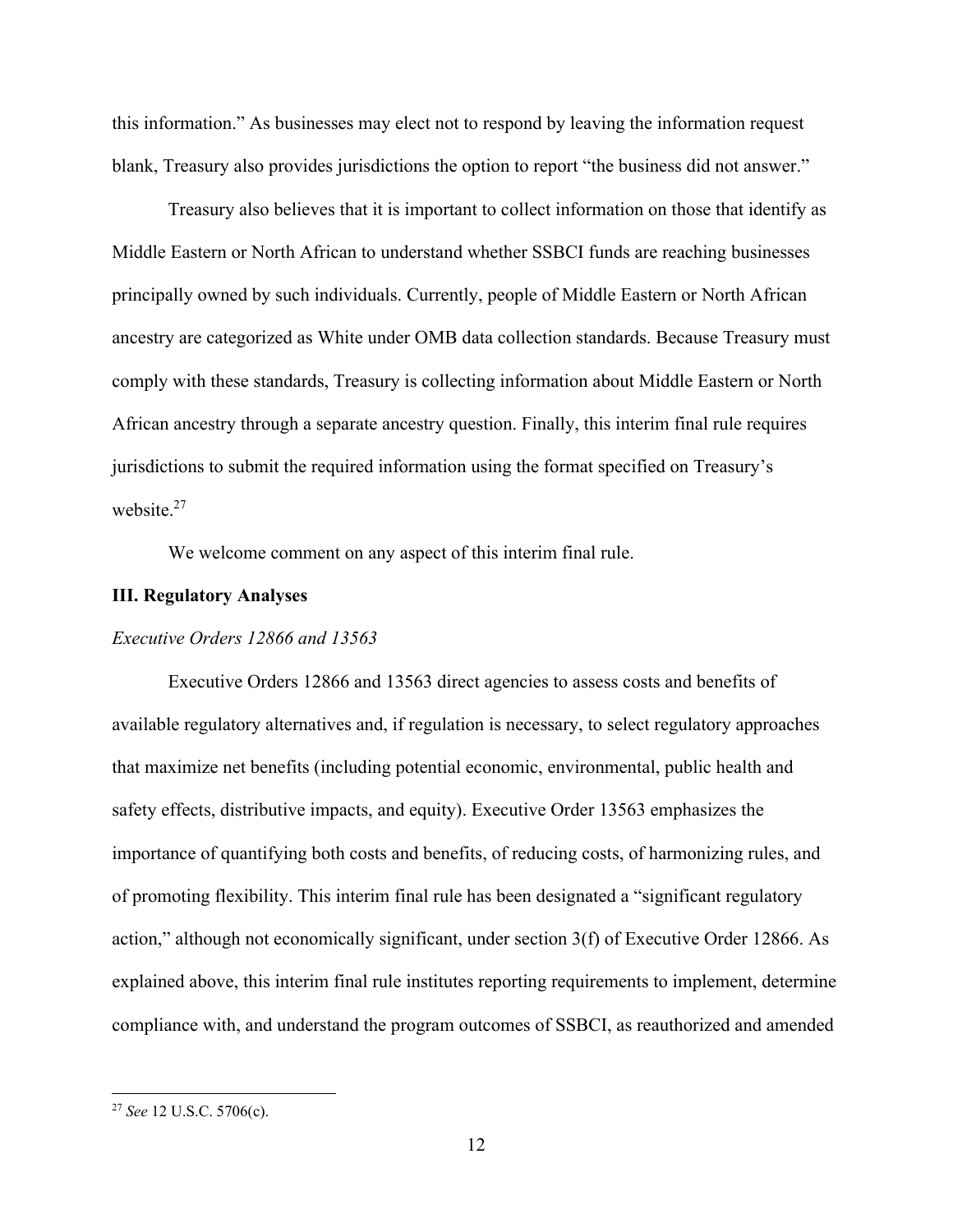by ARPA. As these reporting requirements focus only on data collection, this interim final rule is not economically significant. However, we welcome comments on the economic impact of this interim final rule. Particularly, Treasury welcomes comments and data on how this interim final rule may substantively affect the SSBCI program.

### *Executive Order 13132*

Executive Order 13132 (entitled Federalism) prohibits an agency from publishing any rule that has federalism implications if this interim final rule either imposes substantial, direct compliance costs on state, local, and Tribal governments, and is not required by statute, or preempts state law, unless the agency meets the consultation and funding requirements of section 6 of the Executive Order. This interim final rule does not have federalism implications within the meaning of the Executive Order and does not impose substantial, direct compliance costs on state, local, and Tribal governments or preempt state law within the meaning of the Executive Order. The compliance costs are imposed on state, local, and Tribal governments by the Small Business Jobs Act, as amended by ARPA. Notwithstanding the above, Treasury has engaged in efforts to consult with affected state, local, and Tribal government officials and associations in the process of developing this interim final rule. Pursuant to the requirements set forth in section 8(a) of Executive Order 13132, Treasury certifies that it has complied with the requirements of Executive Order 13132.

#### *Paperwork Reduction Act, 44 U.S.C. Chapter 35*

The Paperwork Reduction Act of 1995 (44 U.S.C. 3501-3521) (PRA) states that no agency may conduct or sponsor, nor is the respondent required to respond to, an information collection unless it displays a currently valid OMB control number.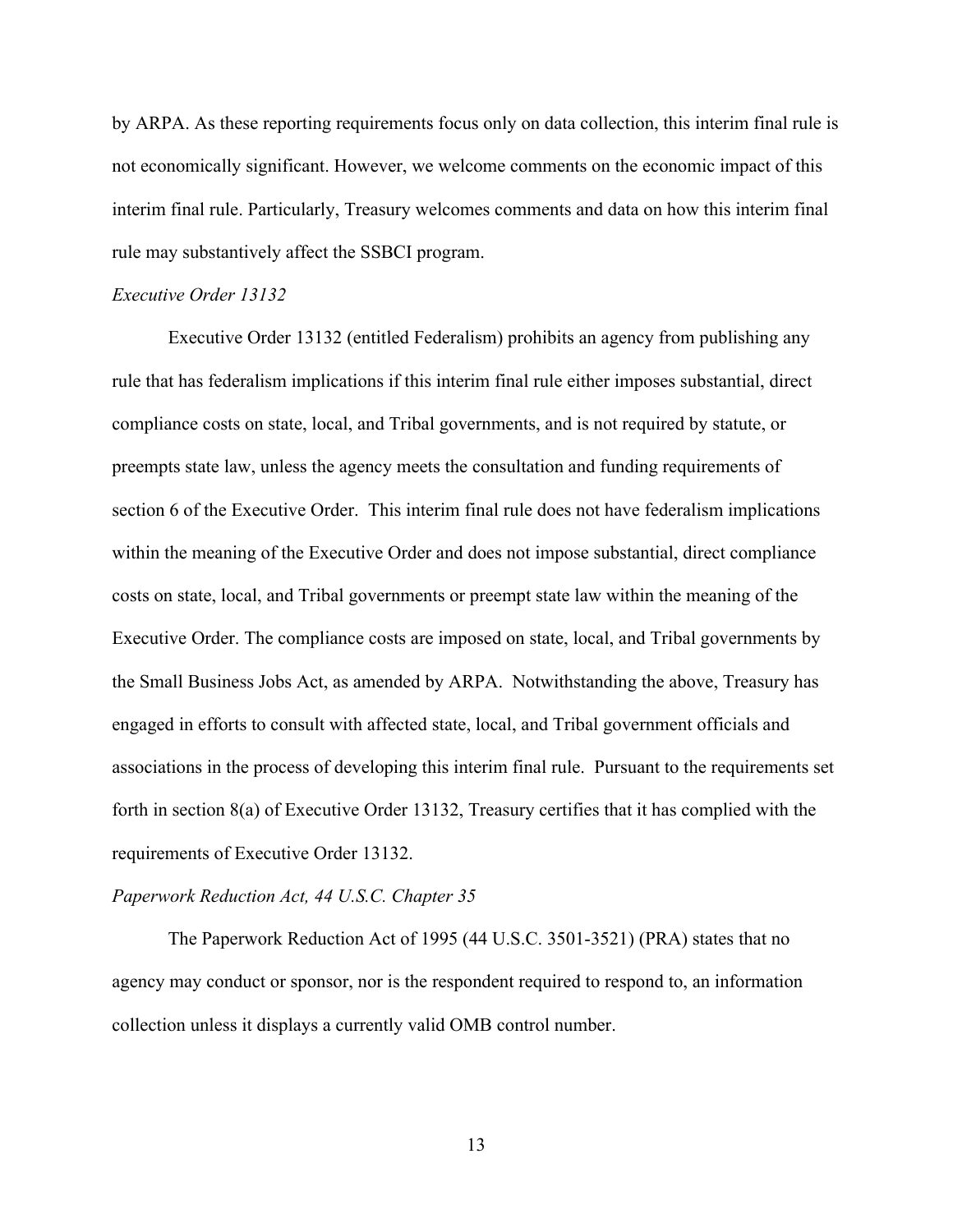This interim final rule will add annual reporting requirements. These collections will increase total annual burden by 13,050 hours: The requirements are expected to take 500 jurisdictions 26.10 hours to complete for an annual burden of 13,050 hours. Using the standard total compensation for accountants and auditors, the estimated cost of this information collection is \$673,902.28

The OMB Control Number for the SSBCI information collection is 1505-0227. Comments concerning the collections of information should be directed to the Office of Recovery Programs, Department of the Treasury, 1500 Pennsylvania Avenue NW, Washington, DC 20220. Treasury welcomes comments on the compliance burdens for the information collection under this interim final rule.

#### *Congressional Review Act*

The Administrator of OMB's Office of Information and Regulatory Affairs (OIRA) has determined that this is not a major rule for purposes of Subtitle E of the Small Business Regulatory Enforcement and Fairness Act of 1996 (also known as the Congressional Review Act or CRA) (5 U.S.C. 804(2) *et seq.*). Under the CRA, a major rule takes effect 60 days after the rule is published in the Federal Register. 5 U.S.C. 801(a)(3).

#### *Administrative Procedure Act*

The Administrative Procedure Act (APA), 5 U.S.C. 551 *et seq.*, generally requires public notice and an opportunity for comment before a rule becomes effective. However, the APA provides that the requirements of 5 U.S.C. 553 do not apply ''to the extent that there is involved . . . a matter relating to agency . . . grants . . . or contracts.'' This interim final rule is being issued

<sup>28</sup> *See* Bureau of Labor Statistics, U.S. Department of Labor, Occupational Outlook Handbook, Accountants and Auditors, on the internet at https://www.bls.gov/oes/current/oes132011.htm. Base wage of \$35.37/hour increased by 46 percent to account for fully loaded employer cost of employee compensation (benefits, etc.) for a fully loaded wage rate of \$51.64. 13,050 multiplied by \$51.64 equals \$673,902.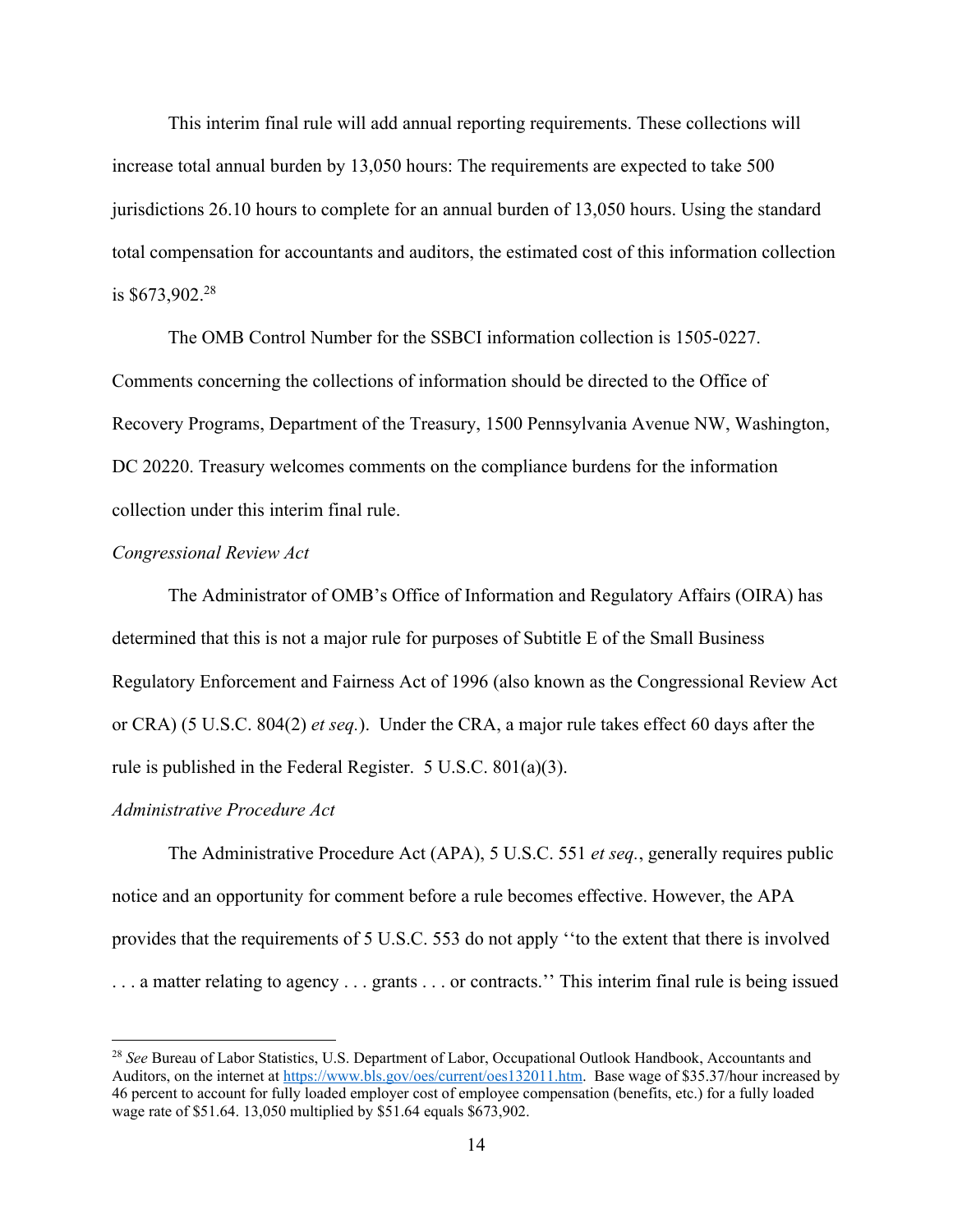for purposes of implementation, compliance, and understanding the outcomes of the SSBCI program. While SSBCI capital funds are not considered federal financial assistance for the purposes of 31 U.S.C. subtitle V under the SSBCI statute, the SSBCI program resembles other coronavirus relief programs that Treasury is implementing. SSBCI capital funds will be disbursed to eligible jurisdictions that apply in order to establish small business lending and investment programs. This interim final rule sets forth the "process necessary to maintain. . . eligibility for federal funds," *id.*, as well as the "method[s] by which [jurisdictions] can ... qualify for federal aid," and other "integral part[s] of the grant program," *Center for Auto Safety v. Tiemann*, 414 F. Supp. 215, 222 (D.D.C. 1976). Eligible jurisdictions must submit the annual information required by this interim final rule in Treasury's prescribed format to remain eligible for SSBCI capital funding. Treasury will also use the reported data to determine whether jurisdictions are eligible for the SEDI incentive allocation. As a result, the requirements of 5 U.S.C. 553 do not apply.

The APA also provides an exception to notice-and-comment procedures "when the agency for good cause finds (and incorporates the finding and a brief statement of reasons therefor in the rules issued) that notice and public procedure thereon are impracticable, unnecessary, or contrary to the public interest." 5 U.S.C. 553(b)(3)(B); *see also* 5 U.S.C. 553(d)(3) (creating an exception to the requirement of a 30-day delay before the effective date of a rule "for good cause found and published with the rule"). Even if 5 U.S.C. 553 applied, Treasury would have good cause under sections  $553(b)(3)(B)$  and  $553(d)(3)$  for not complying with these requirements under section 553. ARPA is a law responding to a historic economic and public health emergency; it is "extraordinary" legislation about which "both Congress and the President articulated a profound sense of 'urgency.'" *Petry v. Block*, 737 F.2d 1193, 1200 (D.C.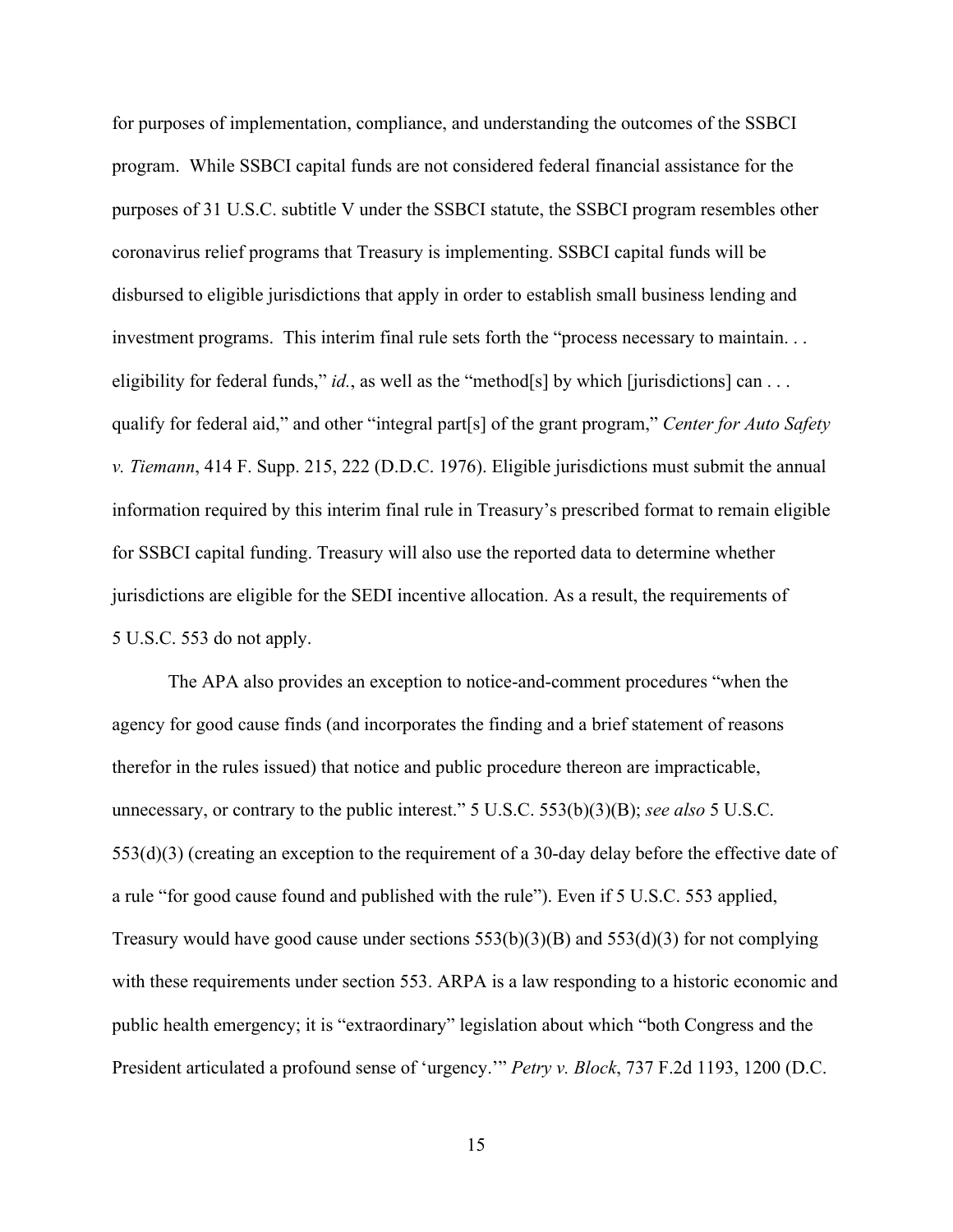Cir. 1984). In addition, there is an urgent need for jurisdictions to undertake the planning necessary to implement their SSBCI capital programs. Developing these programs requires an understanding of all the program requirements, including the data collection and reporting requirements implemented in this interim final rule. These requirements are immediately effective but may change when the rule is finalized. Without having clarity on how the SSBCI program requirements will interact with existing restrictions on lenders' and other financial entities' availability to collect this data, jurisdictions may have difficulty attracting lenders and other financial entities to implement SSBCI programs, which could hinder their efforts to deploy the allocation for SEDI-owned and controlled businesses as Congress intended. Treasury understands that many jurisdictions require immediate rules on which they can rely in order to develop sound SSBCI programs. The statutory urgency and practical necessity are good cause to forego the ordinary requirements of notice-and-comment rulemaking.

#### *Regulatory Flexibility Analysis*

The Regulatory Flexibility Act (RFA) generally requires that when an agency issues a proposed rule, or a final rule pursuant to section 553(b) of the Administrative Procedure Act or another law, the agency must prepare a regulatory flexibility analysis that meets the requirements of the RFA and publish such analysis in the Federal Register. 5 U.S.C. 603, 604. Rules that are exempt from notice and comment under the APA are also exempt from the RFA requirements, including the requirement to conduct a regulatory flexibility analysis. Since this interim final rule is exempt from the notice and comment requirements of the APA, Treasury is not required to conduct a regulatory flexibility analysis.

#### **List of subjects in 31 CFR Part 35**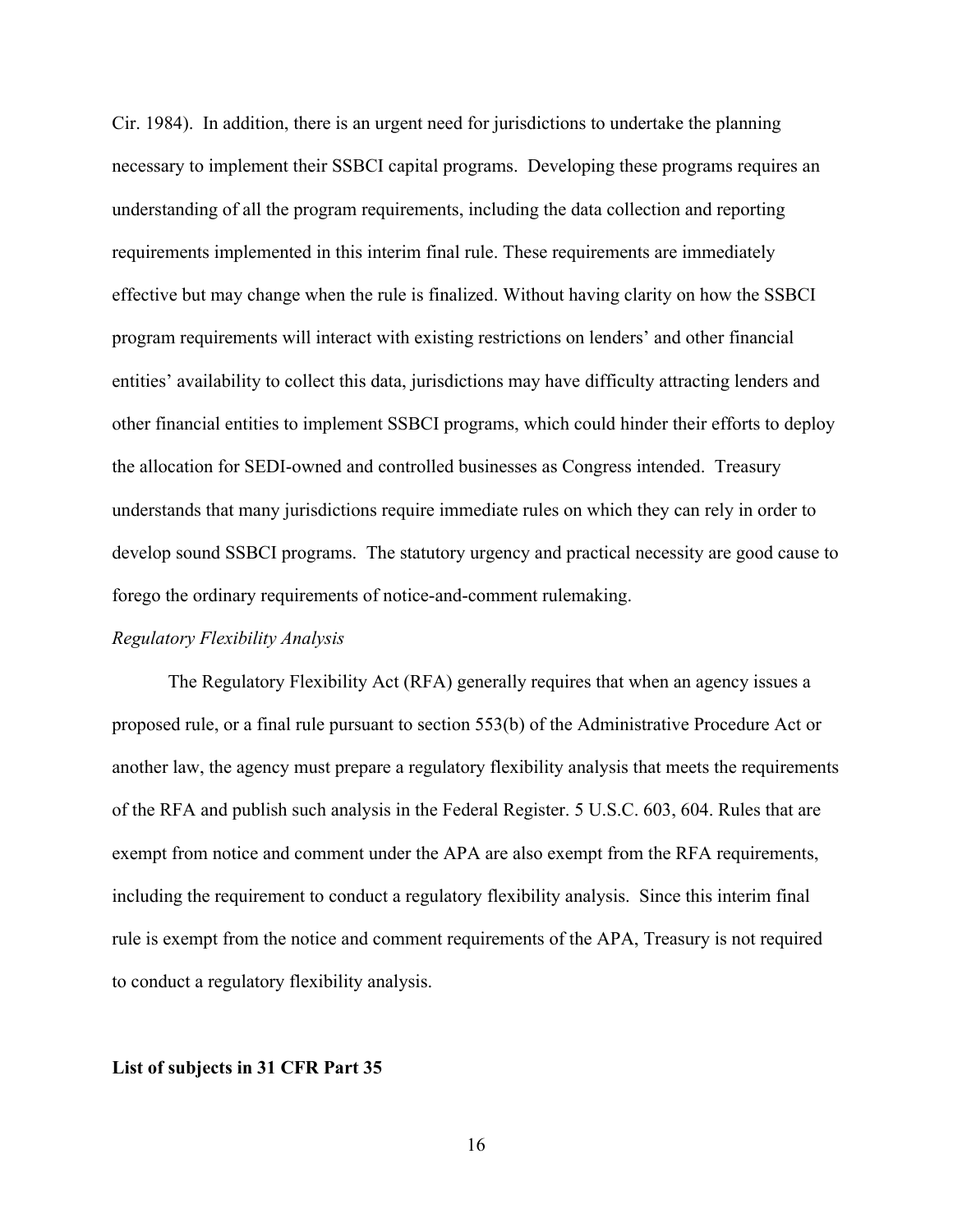Executive compensation, Public health emergency, State and local governments, Tribal governments.

 For the reasons stated in the preamble, the Department of the Treasury amends 31 CFR Part 35 as follows:

## **PART 35—PANDEMIC RELIEF PROGRAMS**

1.The authority citation for part 35 is revised to read as follows:

Authority: 42 U.S.C. 802(f); 42 U.S.C. 803(f); 31 U.S.C. 321; Division N, Title V,

Subtitle B, Pub. L. 116-260, 134 Stat. 1182; Section 104A, Pub. L. 103-325, 108 Stat. 2160, as

amended (12 U.S.C. 4701 et seq.); Pub. L. 117-2, 135 Stat. 4 (42 U.S.C. 802 et seq.), 12 U.S.C.

5701-5710.

# **Subpart C—State Small Business Credit Initiative Small Business Owners Demographics**

## **Data Collection**

Sec. 35.26 Authority, scope, and purpose. 35.27 Definitions. 35.28 Annual report requirements. 35.29 Format.

# **§ 35.26 Authority, scope, and purpose.**

(a) *Authority and scope*. This subpart is issued by the U.S. Department of the Treasury pursuant to Sections 3007 and 3010 of the Small Business Jobs Act of 2010, as amended by the American Rescue Plan Act of 2021 (12 U.S.C. 5706, 5709).

(b) *Purpose*. The U.S. Department of the Treasury is collecting demographics-related data regarding those who own or control businesses that receive a loan, investment, other credit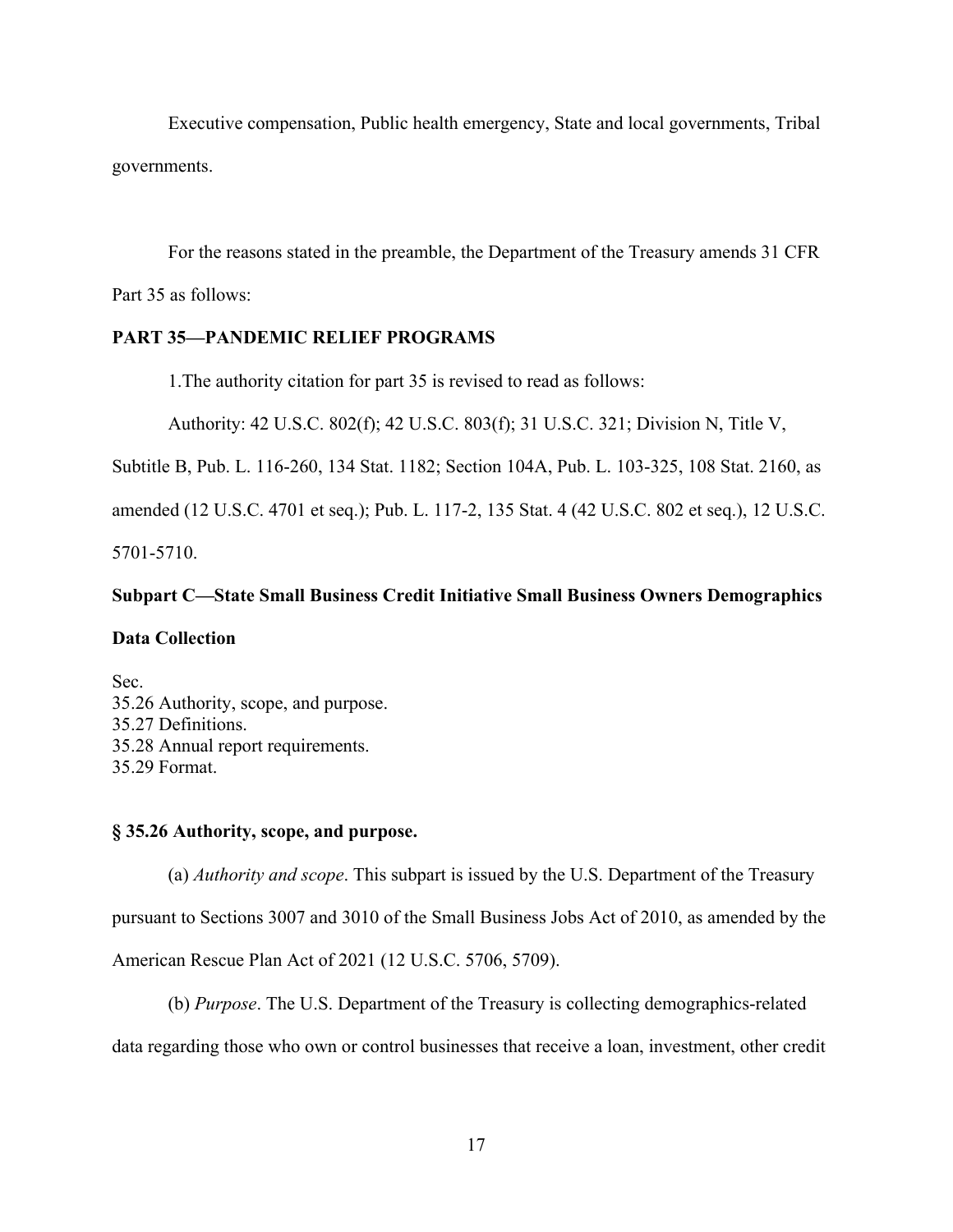or equity support, or technical assistance under the State Small Business Credit Initiative for purposes of implementation, compliance, and understanding program outcomes.

#### **§ 35.27 Definitions.**

In this subpart:

(a) *Controlling influence over a business* means having the power to control, manage, or direct the business. A person is presumed to have a controlling influence over a business if the person is a senior executive officer or senior manager of the business (e.g., Chief Executive Officer, Chief Financial Officer, Chief Operating Officer), or any other individual who regularly performs similar functions.

(b) *Jurisdiction* means (1) one of the fifty states of the United States; (2) the District of Columbia, the Commonwealth of Puerto Rico, the Commonwealth of Northern Mariana Islands, Guam, American Samoa, and the United States Virgin Islands; (3) when designated by one of the fifty states of the United States, a political subdivision of that state that the U.S. Department of the Treasury determines has the capacity to participate in the State Small Business Credit Initiative; (4) under the circumstances described in 12 U.S.C. 5703(d), a municipality of one of the fifty states of the United States to which the U.S. Department of the Treasury has given a special permission under 12 U.S.C. 5703(d); and (5) a Tribal government, or a group of Tribal governments that jointly apply to be approved by the U.S. Department of Treasury to participate in the State Small Business Credit Initiative as a single participating jurisdiction.

(c) *Minority individual* means a natural person who identifies as American Indian or Alaska Native; Asian; Black or African American; Native Hawaiian or Other Pacific Islander; or Hispanic or Latino/a; or one or more than one of these groups.

(d) *Minority-owned or controlled business* means a business that: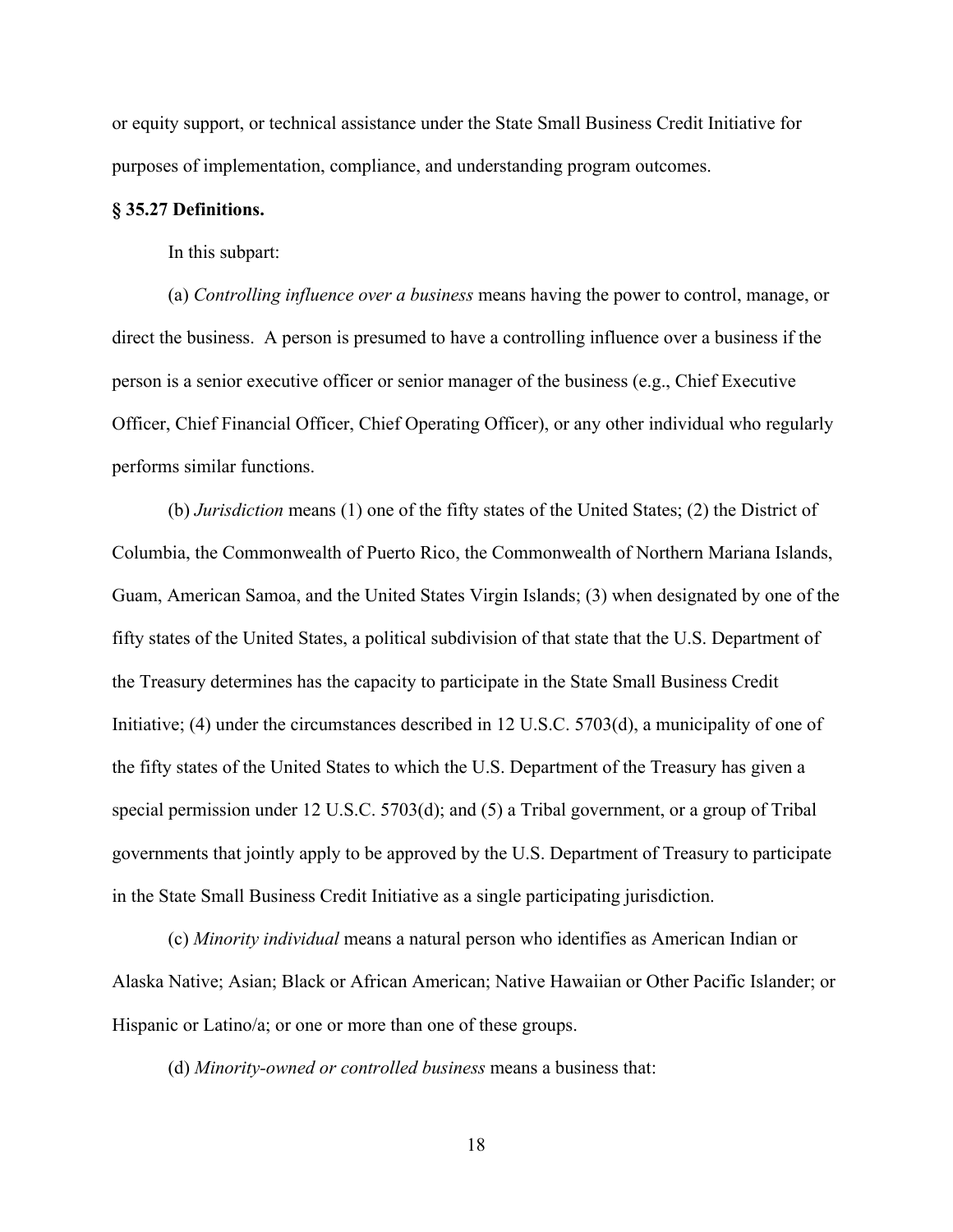(1) If privately owned, 51 percent or more is owned by minority individuals; (2) If publicly owned, 51 percent or more of the stock is owned by minority individuals;

(3) In the case of a mutual institution, a majority of the board of directors, account holders, and the community which the institution services is predominantly comprised of minority individuals; or

(4) One or more minority individuals have the power to exercise a controlling influence over the business.

(e) *Participating jurisdiction* means a jurisdiction that has been approved by the U.S. Department of the Treasury for participation in the State Small Business Credit Initiative.

(f) *Principal owner* of a business means a natural person who directly or indirectly, through any contract, arrangement, understanding, relationship or otherwise, owns 25 percent or more of the equity interests of the business. If a trust owns, directly or indirectly, through any contract, arrangement, understanding, relationship or otherwise, 25 percent or more of the equity interests of the business, the trustee is a principal owner.

(g) *SEDI demographics-related business* means a business owned and controlled by individuals who have had their access to credit on reasonable terms diminished compared to others in comparable economic circumstances, due to their (1) membership of a group that has been subjected to racial or ethnic prejudice or cultural bias within American society, (2) gender, (3) veteran status, (4) limited English proficiency, (5) disability, (6) long-term residence in an environment isolated from the mainstream of American society, (7) membership of a federally or state-recognized Indian Tribe, (8) long-term residence in a rural community, (9) residence in a U.S. territory, (10) residence in a community undergoing economic transitions (including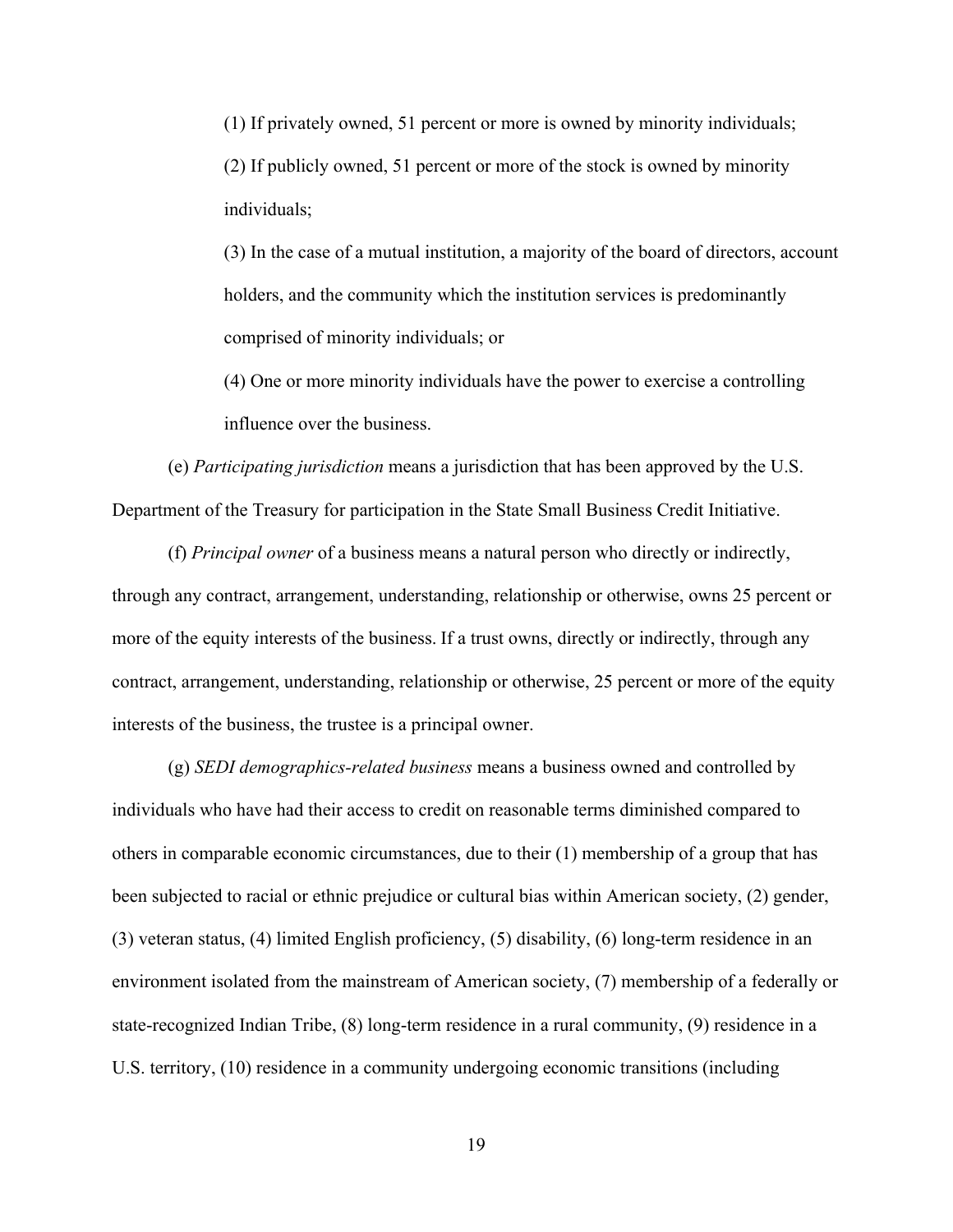communities impacted by the shift towards a net-zero economy or deindustrialization), or (11) membership of an "underserved community" as defined in Executive Order 13985, which (i) defines "underserved communities" as "populations sharing a particular characteristic, as well as geographic communities, that have been systematically denied a full opportunity to participate in aspects of economic, social, and civic life, as exemplified by the list in the [Executive Order's definition of 'equity']" and (ii) defines "equity" as "consistent and systematic fair, just, and impartial treatment of all individuals, including individuals who belong to underserved communities that have been denied such treatment, such as Black, Latino, and Indigenous and Native American persons, Asian Americans and Pacific Islanders and other persons of color; members of religious minorities; lesbian, gay, bisexual, transgender, and queer (LGBTQ+) persons; persons with disabilities; persons who live in rural areas; and persons otherwise adversely affected by persistent poverty or inequality." For purposes of this definition, a business is "owned and controlled" by applicable individuals (1) if privately owned, 51 percent or more is owned by such individuals; (2) if publicly owned, 51 percent more or of the stock is owned by such individuals; and (3) in the case of a mutual institution, if a majority of the board of directors, account holders, and the community which the institution services is predominantly comprised of such individuals.

(h) *Veteran-owned or controlled business* means a business that:

(1) If privately owned, 51 percent or more is owned by veterans;

(2) If publicly owned, 51 percent or more of the stock is owned by veterans; (3) In the case of a mutual institution, a majority of the board of directors, account holders, and the community which the institution services is predominantly comprised of veterans; or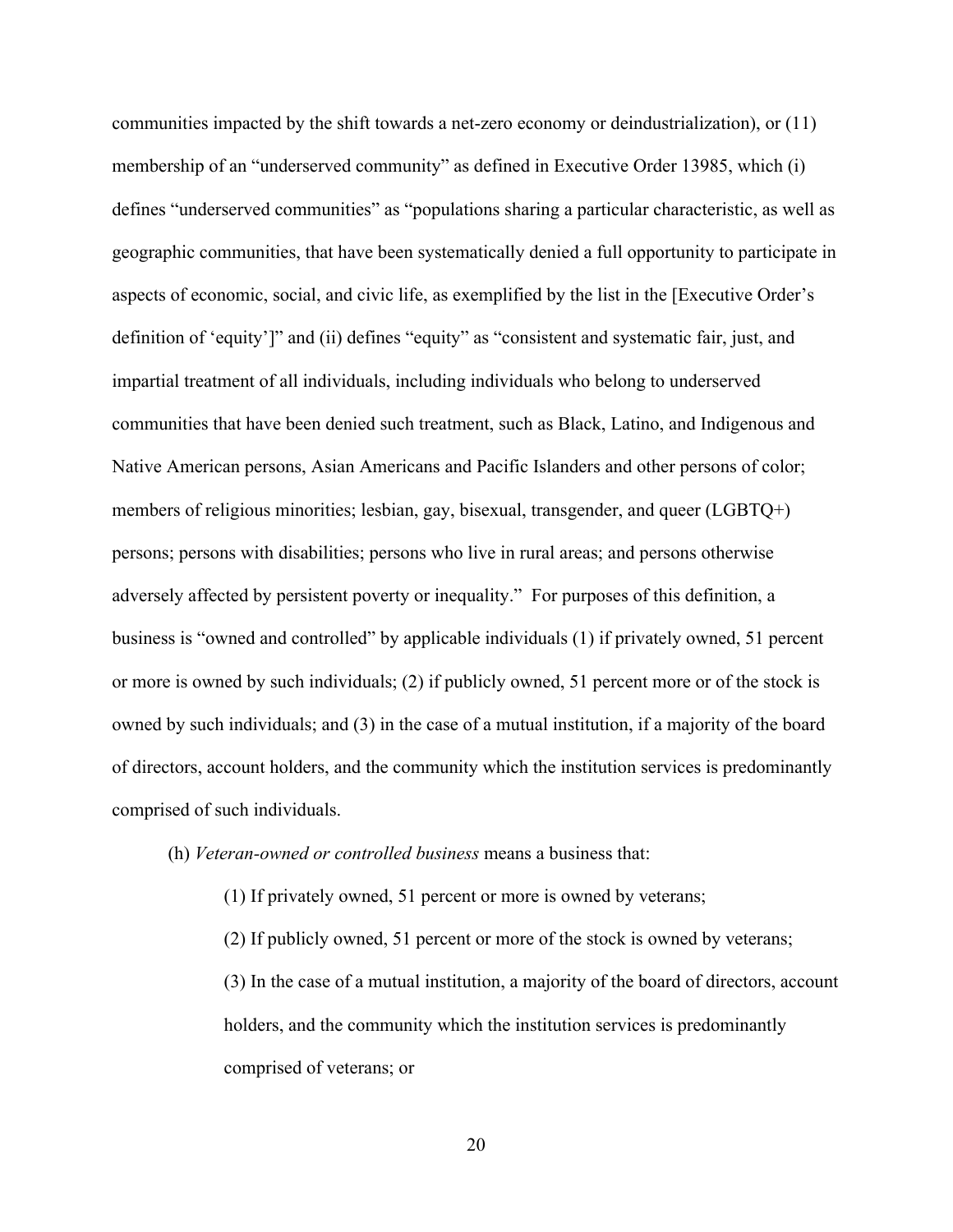(4) One or more individuals who are veterans have the power to exercise a controlling influence over the business.

(i) *Women-owned or controlled business* means a business that:

(1) If privately owned, 51 percent or more is owned by females;

(2) If publicly owned, 51 percent or more of the stock is owned by females;

(3) In the case of a mutual institution, a majority of the board of directors, account holders, and the community which the institution services is predominantly comprised of females; or

(4) One or more individuals who are females have the power to exercise a controlling influence over the business.

#### **§ 35.28 Annual Report Requirements.**

By March 31 of each year beginning March 31, 2023, and ending with the report to be submitted on March 31, 2028, each participating jurisdiction shall submit to the U.S. Department of the Treasury an annual report that includes, with respect to the previous calendar year, the following data for each business that receives a loan, investment, other credit or equity support, or technical assistance as part of the State Small Business Credit Initiative. For each business that receives a loan, investment, or other credit or equity support under the State Small Business Credit Initiative, the reported data shall be based on the ownership and control of the business immediately before the consummation of such loan, investment, or other credit or equity support-related transaction. For each business that receives technical assistance under the State Small Business Credit Initiative, the reported data shall be based on the ownership and control of the business at the time it receives such technical assistance.

(a) *Self-certified SEDI demographics-related business status*.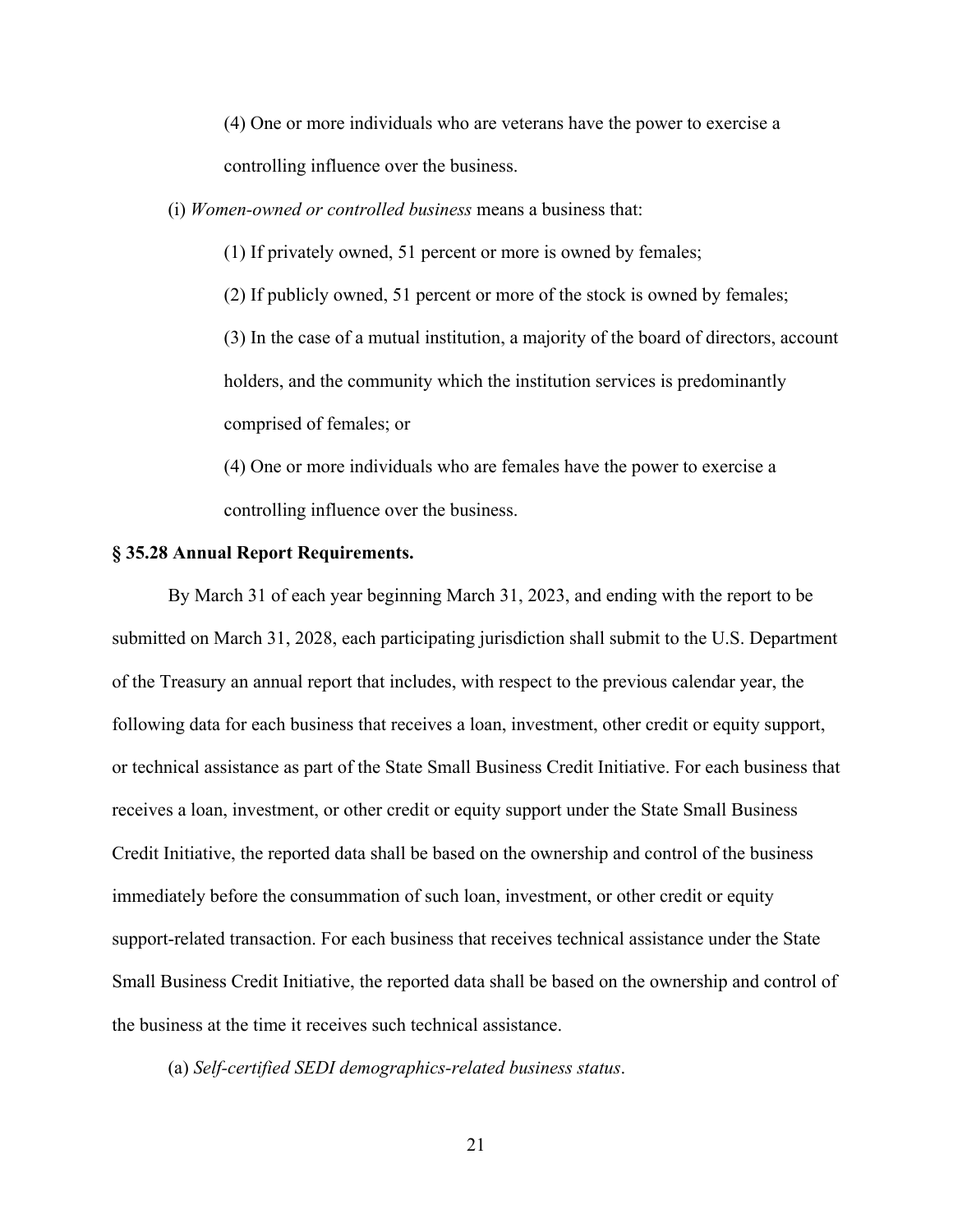(1) Indicate which one or more of the following categories apply: self-certified due to membership of a group that has been subjected to racial or ethnic prejudice or cultural bias within American society; self-certified due to gender; selfcertified due to veteran status; self-certified due to limited English proficiency; self-certified due to disability; self-certified due to long-term residence in an environment isolated from the mainstream of American society; self-certified due to membership of a federally or state-recognized Indian Tribe; self-certified due to long-term residence in a rural community; self-certified due to residence in a U.S. territory; self-certified due to residence in a community undergoing economic transitions (including communities impacted by the shift towards a netzero economy or deindustrialization); self-certified due to membership of an "underserved community" as defined in Executive Order 13985; none of the above are applicable; prefer not to respond; or the business did not answer. (2) The participating jurisdiction must permit each business to identify all of the categories that apply in the definition of SEDI demographics-related business, and the participating jurisdiction must report to Treasury all categories identified by the business.

(b) *Minority-owned or controlled business status*. Indicate whether the business is a minority-owned or controlled business. The participating jurisdiction must indicate yes; no; prefer not to respond; or that the business did not answer.

(c) *Women-owned or controlled business status*. Indicate whether the business is a women-owned or controlled business. The participating jurisdiction must indicate yes; no; prefer not to respond; or that the business did not answer.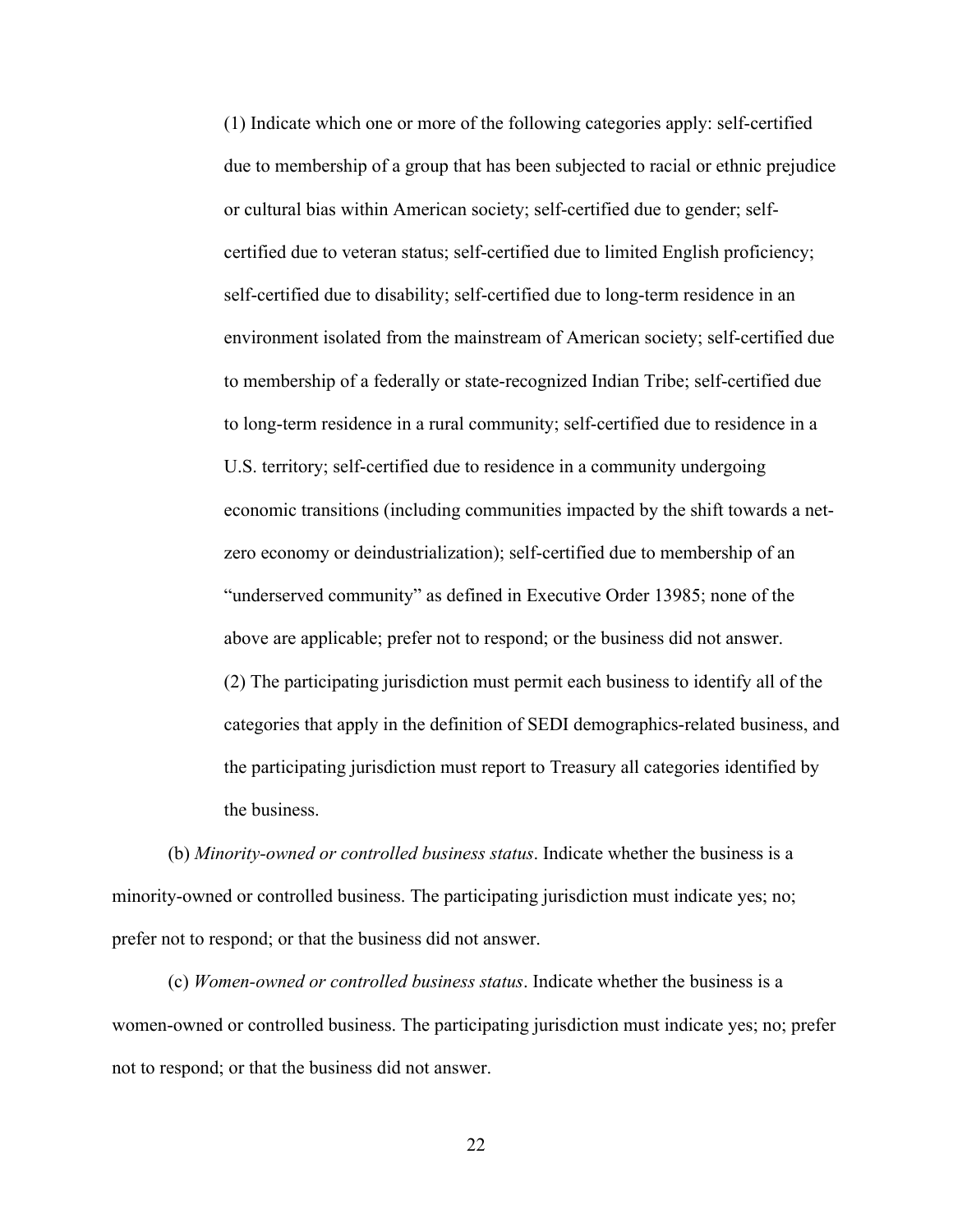(d) *Veteran-owned or controlled business status*. Indicate whether the business is a veteran-owned or controlled business. The participating jurisdiction must indicate yes; no; prefer not to respond; or that the business did not answer.

#### (e) *Race of principal owners*.

(1) For each principal owner of the business, indicate which one or more of the following race categories (including the Office of Management and Budget's minimum categories and the relevant disaggregated categories) with which the principal owner identifies: American Indian or Alaska Native; Asian; Asian disaggregated categories: Indian, Chinese, Filipino, Japanese, Korean, Vietnamese, Asian (Other); Black or African American; Native Hawaiian or Other Pacific Islander; Native Hawaiian or Other Pacific Islander disaggregated categories: Guamanian or Chamorro, Native Hawaiian, Samoan, Pacific Islander (Other); White; prefer not to respond; or that the business did not answer. (2) The participating jurisdiction must permit each business to identify all of the Office of Management and Budget's minimum categories and disaggregated categories in paragraph  $(e)(1)$  with which each principal owner of the business identifies, and the participating jurisdiction must report to Treasury all categories identified by the business.

(f) *Ethnicity of principal owners*. For each principal owner of the business, indicate which of the following ethnicity categories the principal owner identifies with: Hispanic or Latino/a; not Hispanic or Latino/a; prefer not to respond; or that the business did not answer.

(g) *Middle Eastern or North African Ancestry of principal owners*. For each principal owner of the business, indicate which of the following ancestry categories the principal owner